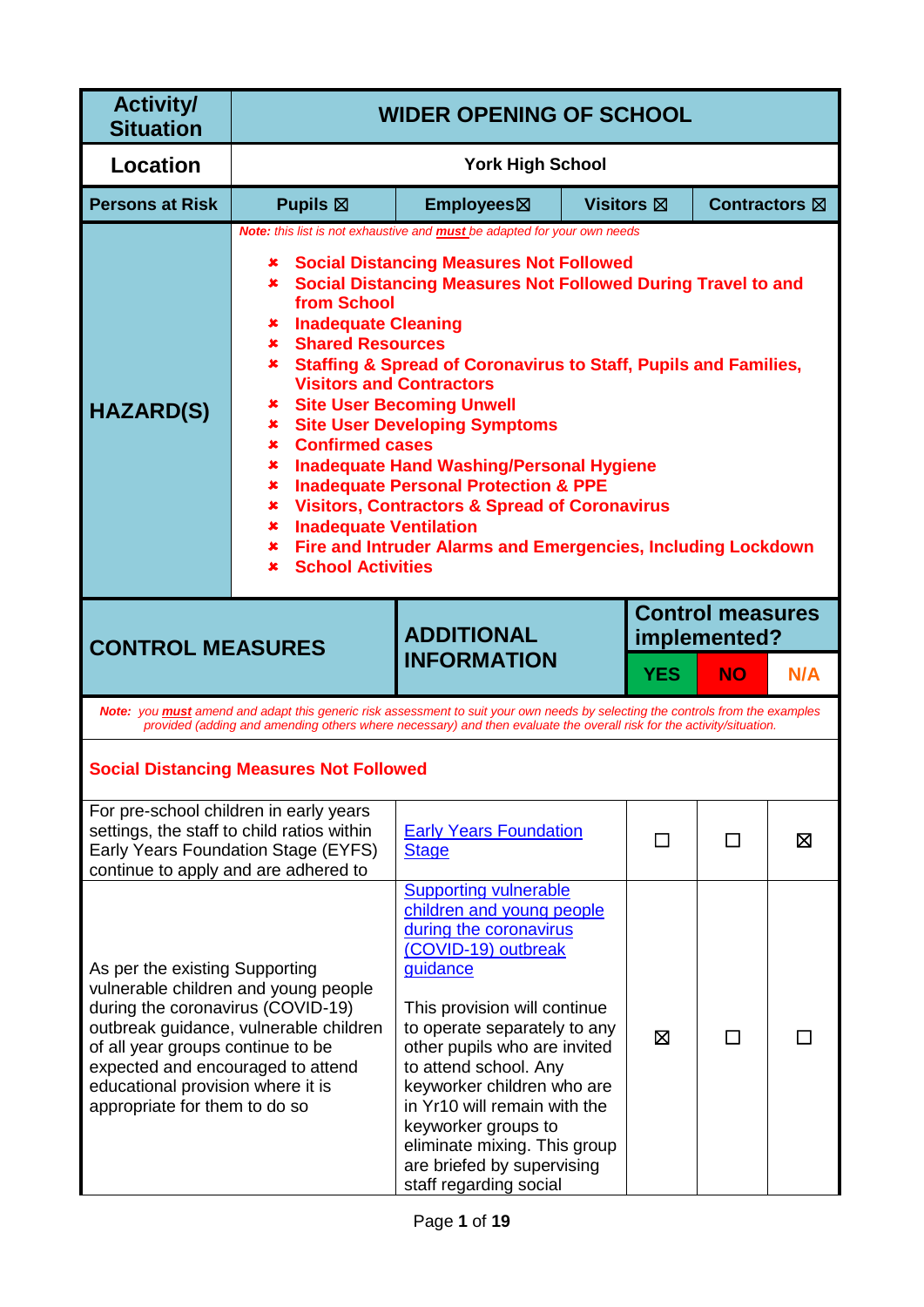|                                                                                                                                                                                                                                     | distancing measures and<br>this will continue whilst this<br>provision remains in place.<br>Keyworker groups will<br>follow control measures<br>established in this<br>document.                                                                                                                                                                                                                                                                                                                                                                                                  |         |              |   |
|-------------------------------------------------------------------------------------------------------------------------------------------------------------------------------------------------------------------------------------|-----------------------------------------------------------------------------------------------------------------------------------------------------------------------------------------------------------------------------------------------------------------------------------------------------------------------------------------------------------------------------------------------------------------------------------------------------------------------------------------------------------------------------------------------------------------------------------|---------|--------------|---|
| Primary School classes halved with a<br>maximum of 15 pupils per class and<br>desks spaced as far apart as possible                                                                                                                 | DfE Guidance : Actions for<br>education and childcare settings<br>to prepare for wider opening from<br>1 June 2020<br><b>DfE Guidance Coronavirus</b><br>(COVID-19): implementing<br>protective measures in education<br>and childcare settings                                                                                                                                                                                                                                                                                                                                   | $\perp$ | $\mathsf{L}$ | X |
| Secondary School classes halved with<br>2 metres between each desk. Where<br>very small classes might result from<br>halving, it would be acceptable to have<br>more than half in a class, provided the 2<br>metres rule is applied | Classes will be 15 or less<br>and established based on<br>the size of rooms available<br>to ensure 2m social<br>distancing can be safely<br>maintained. Each<br>classroom proposed to be<br>used will be assessed daily<br>prior to occupation, to<br>establish a maximum<br>number of pupils permitted<br>at any one time and to<br>ensure that workstations<br>are set out in accordance<br>with guidance. Classroom<br>furniture will be set out prior<br>to occupation by students<br>and supported by floor<br>markings where appropriate<br>to help encourage<br>distancing | ⊠       | П            |   |
| The number of pupils who use the toilet<br>facilities at any one time are limited to<br>ensure they do not become crowded                                                                                                           | The timings of a normal<br>school day will be reduced<br>and therefore the majority of<br>pupils will only attend for a<br>limited period. A formal<br>break time will not be<br>arranged. This will reduce<br>the risk of potential mixing<br>during unstructured time.<br>Groups will be designated a<br>toilet area to used based on<br>the proximity to their<br>classroom and pupils<br>released individually                                                                                                                                                                | ⊠       | ΙI           |   |
| Pupils use the same classroom or area<br>of a setting throughout the day                                                                                                                                                            | Pupils divided into smaller<br>groups based on ensuring<br>sufficient spacing in the<br>classroom. These groups<br>will be allocated their<br>classroom for sole use by                                                                                                                                                                                                                                                                                                                                                                                                           | ⊠       |              |   |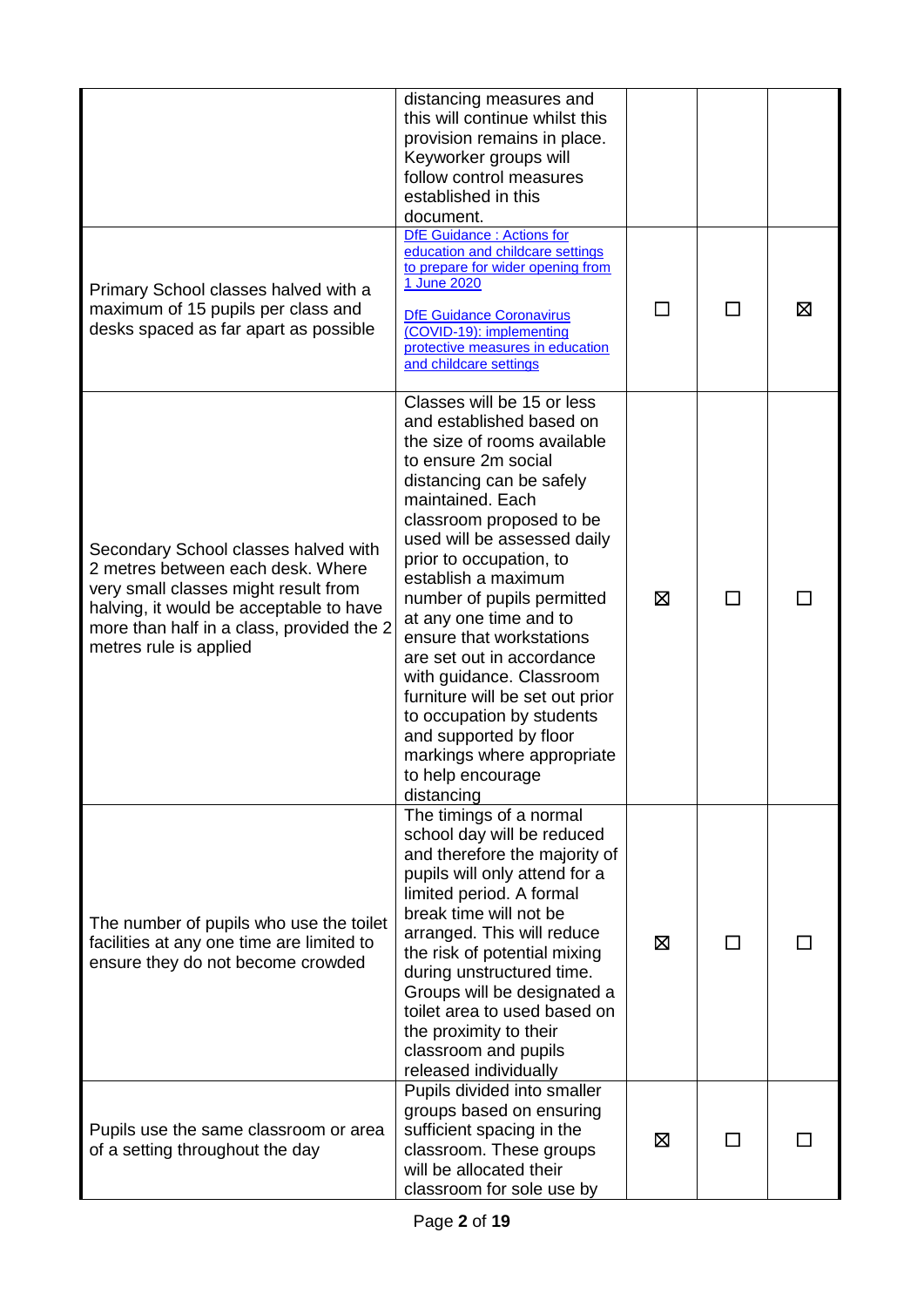|                                                                                                                                                                                                                                                                   | their group for that day.<br>Although unlikely at this<br>stage, if a room is required<br>by a different group in the<br>same day, the room will be<br>cleaned prior to the next<br>use                                                                                                                                                                                                                      |   |    |  |
|-------------------------------------------------------------------------------------------------------------------------------------------------------------------------------------------------------------------------------------------------------------------|--------------------------------------------------------------------------------------------------------------------------------------------------------------------------------------------------------------------------------------------------------------------------------------------------------------------------------------------------------------------------------------------------------------|---|----|--|
| Pupils are seated at the same desk<br>each day if they attend on consecutive<br>days                                                                                                                                                                              | Seating plans created for<br>each group based on the<br>layout of their classroom<br>with the same workstations<br>allocated to individual pupils                                                                                                                                                                                                                                                            | ⊠ |    |  |
| Pupils and staff where possible, only<br>mix in a small, consistent group or<br>"bubble" and that small group stays<br>away from other people and groups                                                                                                          | Groups will be created for<br>specific pupils and allocated<br>members of staff. Should a<br>member of staff need to be<br>replaced, ideally this will be<br>by a member of staff not<br>allocated to another group,<br>however should the need<br>arise, this will be reviewed<br>on a case-by-case basis<br>depending on staff<br>availability.                                                            | 区 | ΙI |  |
| Pupils are in the same small groups at<br>all times each day, and different groups<br>are not mixed during the day, or on<br>subsequent days                                                                                                                      | Groups will not be mixed,<br>except where a staffing<br>change may be required<br>due to a change in<br>availability. In this case the<br>proposed measures<br>identified above will be<br>implemented.                                                                                                                                                                                                      | 区 |    |  |
| The same teacher(s) and other<br>staff are assigned to each group<br>and, as far as possible, these stay<br>the same during the day and on<br>subsequent days, recognising for<br>secondary schools there will be<br>some subject specialist rotation of<br>staff | Initial plans will not require<br>rotation of staff and any<br>changes will only be made<br>where necessary due to<br>changes in staff availability.<br>Groups are a maximum of<br>15 pupils and 4 staff.<br>Moving forward, should<br>guidance allow, rotation of<br>staff will still be minimised,<br>but consideration will be<br>given to availability and<br>deployment of subject<br>specialist staff. | ⊠ | ΙI |  |
| Staff positioning – standing behind<br>pupils, working from above pupils,<br>staff walk with hands clasped to<br>avoid contact                                                                                                                                    | Staff will distance<br>themselves from pupils in<br>the classroom and remain<br>within a defined 'teacher<br>area' wherever possible.<br>Staff will only come into<br>contact with pupils should<br>they be required to in order<br>to ensure the safety of the                                                                                                                                              | ⊠ | ΙI |  |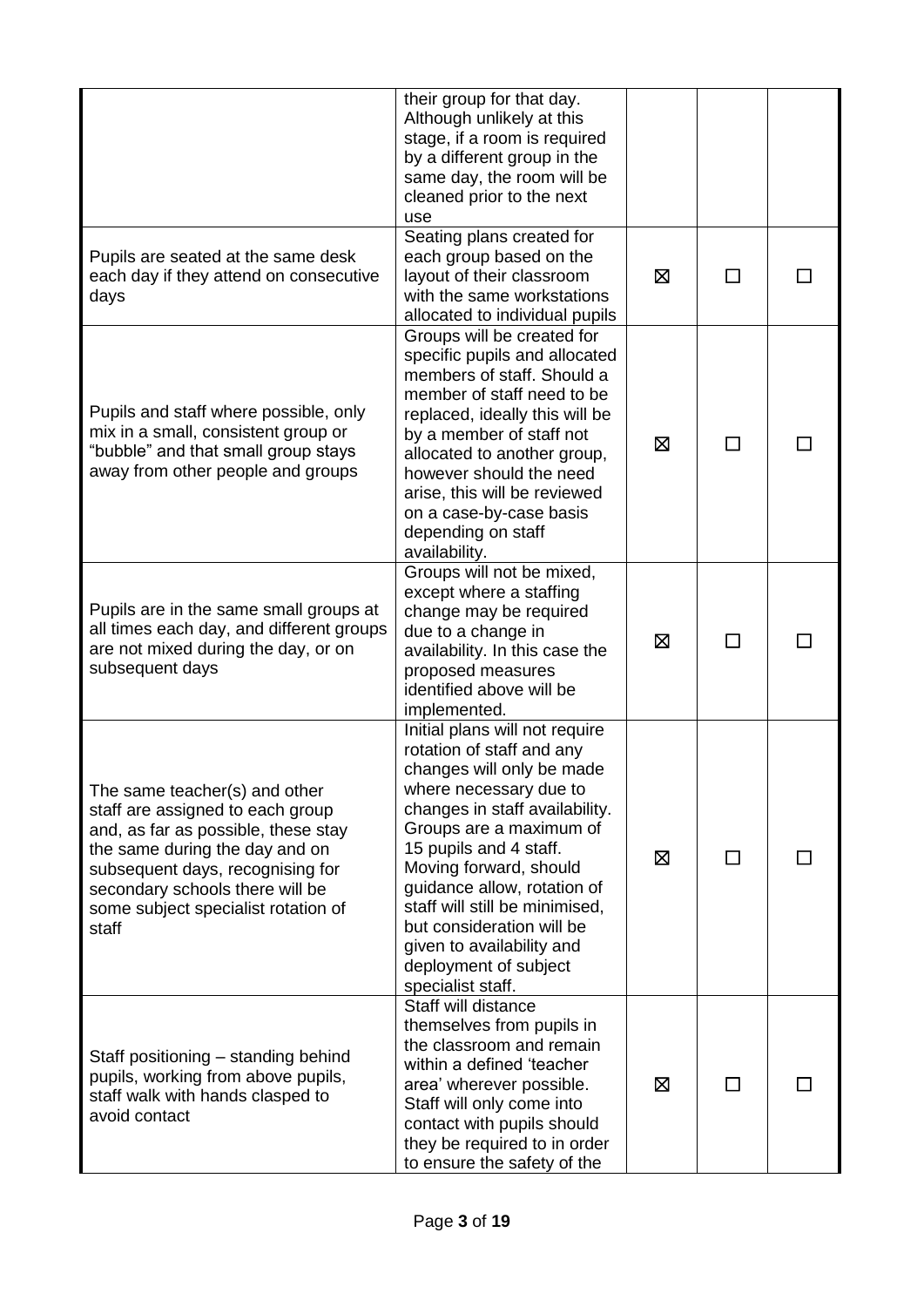|                                                                                                                                                   | pupils e.g. first aid,<br>preventing injury                                                                                                                                                                                                                                                                                                 |              |   |  |
|---------------------------------------------------------------------------------------------------------------------------------------------------|---------------------------------------------------------------------------------------------------------------------------------------------------------------------------------------------------------------------------------------------------------------------------------------------------------------------------------------------|--------------|---|--|
| Staff and pupils are reminded that<br>they must not touch their faces,<br>eyes, nose etc.                                                         | Included in part of the<br>'induction process' for<br>pupils and referenced in<br>information shared with<br>staff. This will also be<br>included in the daily<br>reminders to pupils.                                                                                                                                                      | ⊠            |   |  |
| Consideration given to which<br>lessons or classroom activities<br>could take place outdoors                                                      | Groups will be in school for<br>limited time and will<br>therefore remain in their<br>allocated classrooms.<br>Outdoor activities may take<br>place for pupils who are in<br>school for longer periods as<br>those of key workers or<br>vulnerable pupils. These<br>activities will be planned to<br>ensure no mixing with other<br>groups. | ⊠            |   |  |
| The timetable and selection of<br>classroom or other learning<br>environment has been used to<br>reduce movement around the<br>school or building | Classrooms selected where<br>2m social distancing can be<br>implemented most<br>effectively and support<br>access to nearby<br>handwashing and toilet<br>facilities                                                                                                                                                                         | ⊠            |   |  |
| Assembly groups staggered                                                                                                                         | Assemblies or larger<br>gatherings of pupils will not<br>be planned during the first<br>stages of re-opening. This<br>will be reviewed as time<br>progresses in line with<br>guidance.                                                                                                                                                      | $\Box$       | Ø |  |
| Break times are staggered so that<br>all pupils are not moving around<br>the school at the same time                                              | Timetable of the school day<br>will be restricted and as<br>such will not require<br>scheduled break times. This<br>will minimise potential<br>contact time between<br>groups of pupils.                                                                                                                                                    | $\mathsf{L}$ | ⊠ |  |
| Lunch breaks are staggered                                                                                                                        | Initial plans for the wider<br>opening of school do not<br>include formal break times.                                                                                                                                                                                                                                                      | П            | ⊠ |  |
| Shared areas such as halls, dining<br>areas and internal and external<br>sports facilities are used for lunch<br>and exercise at half capacity    | Initial plans for the wider<br>opening of school do not<br>include formal break times.<br>If required, then use of<br>facilities for exercise by<br>keyworker groups with be<br>undertaken with no more<br>than 15 in a group. Other<br>pupils will not have access<br>to these facilities.                                                 | ⊠            |   |  |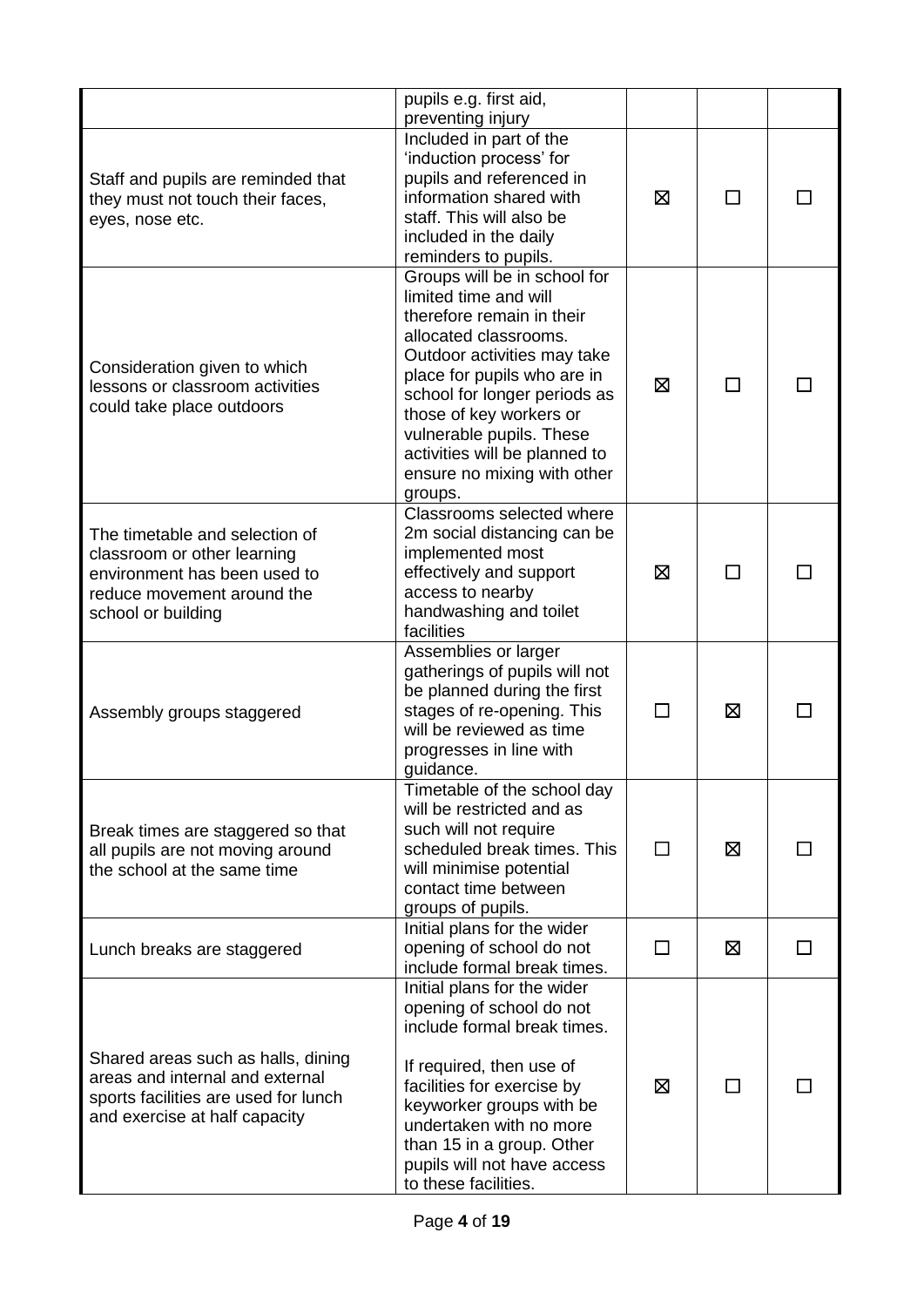| Consideration given to one-way<br>circulation, or placing a divider<br>down the middle of the corridor to<br>keep groups apart as they move<br>through the setting where spaces<br>are accessed by corridors                                                             | Pupils will be supervised<br>throughout their time in<br>school and during entry to /<br>exit from the building using<br>a pre-agreed route,<br>therefore a one-way system<br>is not required                                |   | ⊠               |  |
|--------------------------------------------------------------------------------------------------------------------------------------------------------------------------------------------------------------------------------------------------------------------------|------------------------------------------------------------------------------------------------------------------------------------------------------------------------------------------------------------------------------|---|-----------------|--|
| Consideration given to pupils that may<br>need additional support to follow these<br>measures (for example, routes round<br>school marked in braille or with other<br>meaningful symbols, and social stories<br>to support them in understanding how<br>to follow rules) | Where identified, TA's will<br>be allocated to support<br>pupils with specific needs<br>(working in a way that<br>complies with social<br>distancing guidance) and<br>will support their movement<br>around the school site. | ⊠ | <b>Contract</b> |  |
| Drop-off and collection times staggered                                                                                                                                                                                                                                  | Arrivals will be staggered<br>and markings laid out to<br>ensure social distancing of<br>2m. Each group will have a<br>separate assigned entrance<br>/ exit to reduce the potential<br>for mixing.                           | ⊠ |                 |  |
| Parents told that if their child needs to<br>be accompanied to the education or<br>childcare setting, only one parent<br>should attend                                                                                                                                   | Siblings should not<br>accompany the parent<br>when dropping off or picking<br>up wherever possible. If<br>they have to accompany the<br>parent they must follow<br>social distancing guidelines                             | X | $\sim$          |  |
| Parents' drop-off and pick-up protocols<br>planned to minimise adult to adult<br>contact                                                                                                                                                                                 | Unlikely to be an issue due<br>to age of pupils attending<br>school and because most<br>pupils arrive/depart on foot<br>or by bike.<br>Where required, parents will<br>be encouraged to remain in<br>their vehicles.         | ⊠ |                 |  |
| Parents and pupils are told their<br>allocated drop off and collection times<br>and the process for doing so, including<br>protocols for minimising adult to adult<br>contact (for example, which entrance to<br>use)                                                    | Details of attendance times<br>will be shared with pupils &<br>parents including which<br>entrance to school to use.                                                                                                         | ⊠ | $\blacksquare$  |  |
| It is made clear to parents that they<br>cannot gather at entrance gates or<br>doors, or enter the site (unless they<br>have a pre-arranged appointment,<br>which should be conducted safely)                                                                            | Unlikely that parents will<br>gather at school gates due<br>to age of pupils. Visitor<br>policy in place which<br>discourages all but<br>essential visits.                                                                   | ⊠ |                 |  |
| External entrances to classrooms are<br>used where practical                                                                                                                                                                                                             | A number of external<br>entrances / exits will be<br>used to spread groups<br>across the site when first<br>entering the building and/or<br>times will be suitably<br>staggered. Classrooms will                             | 区 |                 |  |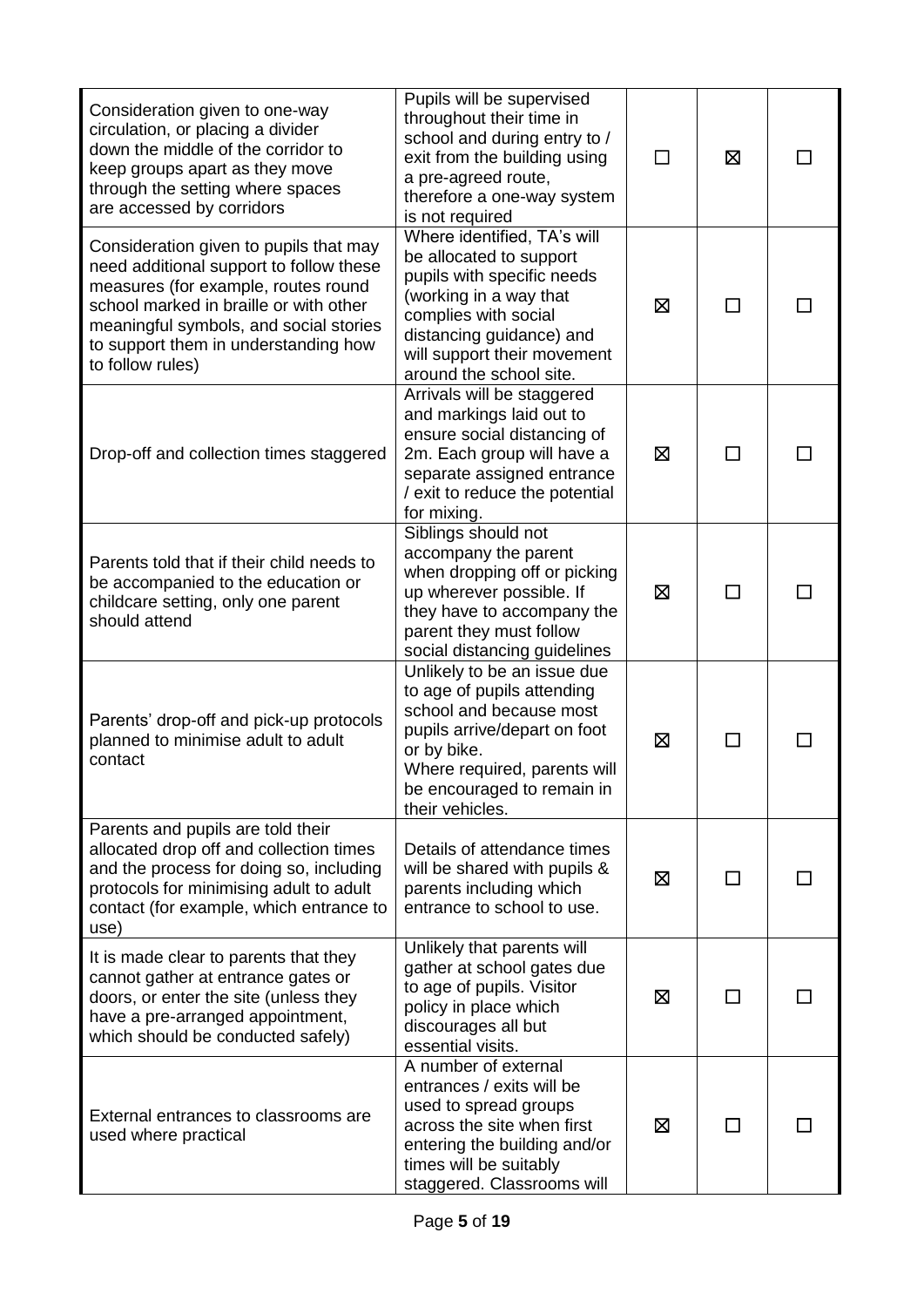|                                                                                                                                                                             | be accessed by routes<br>which minimise the potential<br>for groups to interact.                                                                                                                                                                                                   |   |              |        |
|-----------------------------------------------------------------------------------------------------------------------------------------------------------------------------|------------------------------------------------------------------------------------------------------------------------------------------------------------------------------------------------------------------------------------------------------------------------------------|---|--------------|--------|
| Multiple groups do not use play<br>equipment simultaneously                                                                                                                 | Parkour equipment will not<br>be used during this time                                                                                                                                                                                                                             | ⊠ | $\Box$       | $\Box$ |
| Early years groups in school have<br>considered how to keep small groups<br>of children together throughout the day<br>and to avoid larger groups of children<br>mixing     |                                                                                                                                                                                                                                                                                    | П | П            | ⊠      |
| Schools offering residential provision<br>have considered the maximum number<br>of pupils they can safely accommodate<br>in residences                                      |                                                                                                                                                                                                                                                                                    | П | П            | ⊠      |
| Staff working in Offices are adequately<br>distanced, are on rota or are working<br>from home                                                                               | Numbers required to work<br>in school will be kept to a<br>minimum in order to adhere<br>to social distancing. Office<br>spaces will be assessed to<br>ensure safe working<br>practices. Working from<br>home will still be<br>encouraged for a number of<br>staff where possible. | ⊠ | П            |        |
| Numbers of staff using Staff Room are<br>limited or the use of Staff Room is<br>staggered to ensure social distancing<br>is maintained                                      | Limited number of staff in<br>school at any one time.<br>Guidance issued to staff on<br>maintaining social<br>distancing.                                                                                                                                                          | ⊠ | П            |        |
| Social Distancing Measures Not Followed During Travel to and from School                                                                                                    |                                                                                                                                                                                                                                                                                    |   |              |        |
| Parents and pupils encouraged to walk<br>or cycle to their education setting<br>where possible                                                                              | Guidance issued to parents<br>and pupils promoting<br>walking / cycling and<br>encouraging pupils to travel<br>individually or with<br>members of their own<br>household only.                                                                                                     | 区 | $\mathbf{I}$ |        |
| Schools, parents and Pupils following<br>the government guidance on how to<br>travel safely, when planning their<br>travel, particularly if public transport is<br>required | Coronavirus (COVID-19):<br>safer travel guidance for<br><b>passengers</b>                                                                                                                                                                                                          | ⊠ | □            |        |
| Transport arrangements cater for any<br>changes to start and finish times                                                                                                   | Check on any LA provided<br>transport arrangements and<br>establish if times can be<br>altered to meet temporary<br>school timetables.                                                                                                                                             | 区 | П            |        |
| It is ensured that transport providers,<br>as far as possible, follow hygiene rules<br>and try to keep distance from and<br>between their passengers                        | YHS has no directly<br>contracted transport<br>provision and it will be the<br>responsibility of the LA and<br>their transport providers to<br>establish and enforce their<br>agreed procedures.                                                                                   | П | 区            |        |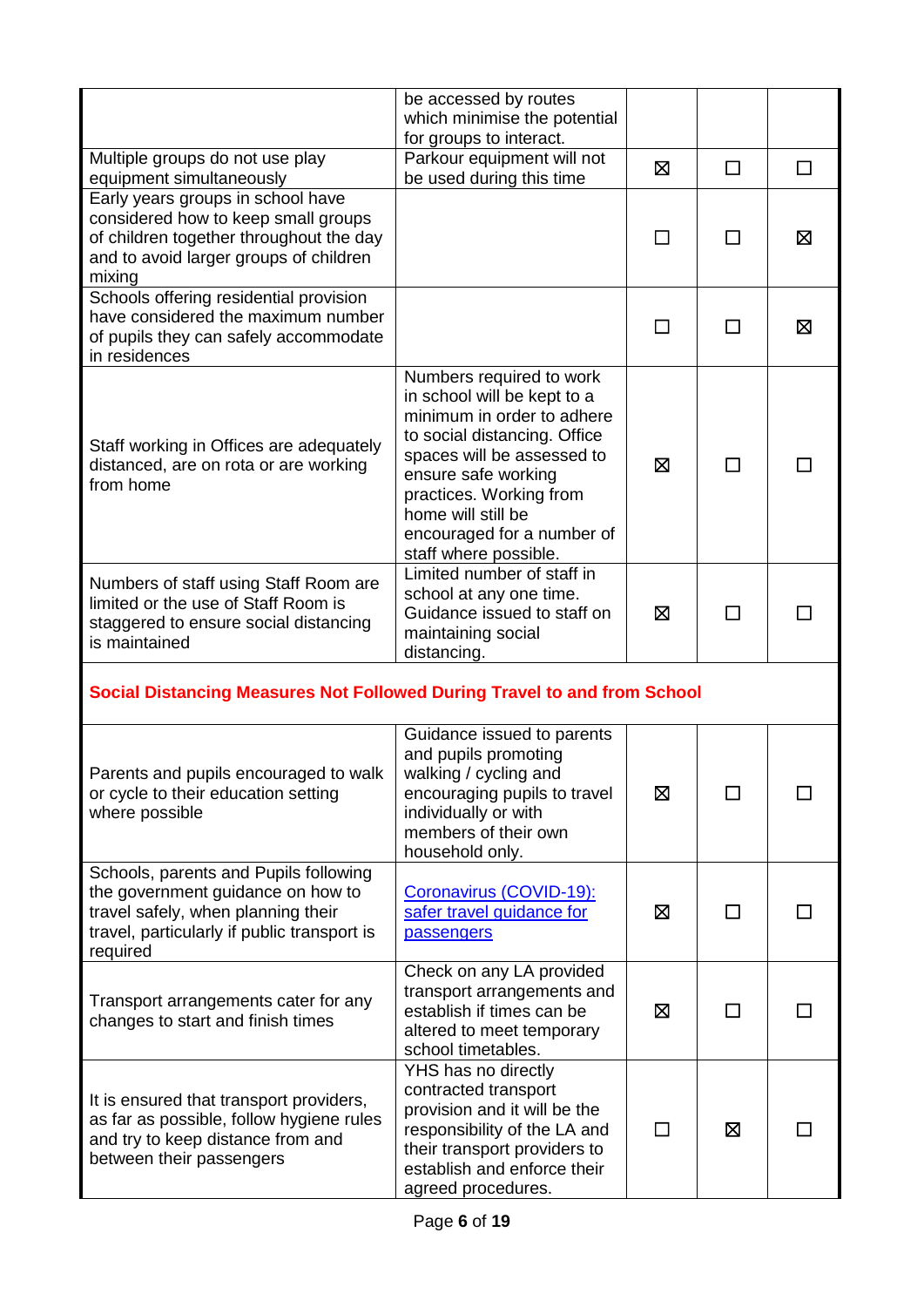| Appropriate actions taken to reduce<br>risk if hygiene rules and social<br>distancing is not possible, for example<br>when transporting pupils with complex<br>needs who need support to access the<br>vehicle or fasten seatbelts | YHS has no directly<br>contracted transport<br>provision and it will be the<br>responsibility of the LA and<br>their transport providers to<br>establish and enforce their<br>agreed procedures.                                                                                                                                                                                                                                                                                                                                                                                                                                                                                                                                                                                                                       |   | ⊠                           |  |
|------------------------------------------------------------------------------------------------------------------------------------------------------------------------------------------------------------------------------------|------------------------------------------------------------------------------------------------------------------------------------------------------------------------------------------------------------------------------------------------------------------------------------------------------------------------------------------------------------------------------------------------------------------------------------------------------------------------------------------------------------------------------------------------------------------------------------------------------------------------------------------------------------------------------------------------------------------------------------------------------------------------------------------------------------------------|---|-----------------------------|--|
| Revised travel plans clearly<br>communicated to contractors, local<br>authorities and parents where<br>appropriate (for instance, to agree pick-<br>up and drop-off times)                                                         | Travel and parking<br>arrangements will be<br>discussed with any<br>contractors who are<br>approved to undertake work<br>or visit site. Information will<br>be communicated to<br>parents regarding drop<br>off/collection                                                                                                                                                                                                                                                                                                                                                                                                                                                                                                                                                                                             | ⊠ | П                           |  |
| <b>Inadequate Cleaning</b>                                                                                                                                                                                                         |                                                                                                                                                                                                                                                                                                                                                                                                                                                                                                                                                                                                                                                                                                                                                                                                                        |   |                             |  |
| Discuss with cleaning contractors or<br>staff the additional cleaning<br>requirements and agree additional<br>hours to allow for this                                                                                              | The school's standard<br>cleaning specification will<br>be adapted through<br>discussions with the<br>contractor. This will<br>consider issues including,<br>but not exclusively; rooms<br>in use, timings of the school<br>day, toilet facilities,<br>additional cleaning of<br>frequently touched<br>surfaces, and extra cleaning<br>time throughout the school<br>day. The contractor will<br>work in line with industry<br>published guidance<br>specifically for the cleaning<br>of educational<br>establishments.<br>https://www.gov.uk/govern<br>ment/publications/covid-19-<br>decontamination-in-non-<br>healthcare-settings/covid-<br>19-decontamination-in-non-<br>healthcare-settings<br>The contractor will also<br>follow guidance provided<br>through its own<br>associations and internal<br>policies. | 区 | $\mathcal{L}_{\mathcal{A}}$ |  |
| Surfaces that pupils are touching, such<br>as toys, books, desks, chairs, doors,<br>sinks, toilets, light switches, bannisters<br>etc. are cleaned more regularly than<br>normal                                                   | Resources will not be<br>shared. Frequently touched<br>surfaces will be highlighted<br>as additional cleaning<br>requirements when<br>agreeing the schedule of<br>cleaning with the contractor.                                                                                                                                                                                                                                                                                                                                                                                                                                                                                                                                                                                                                        | ⊠ |                             |  |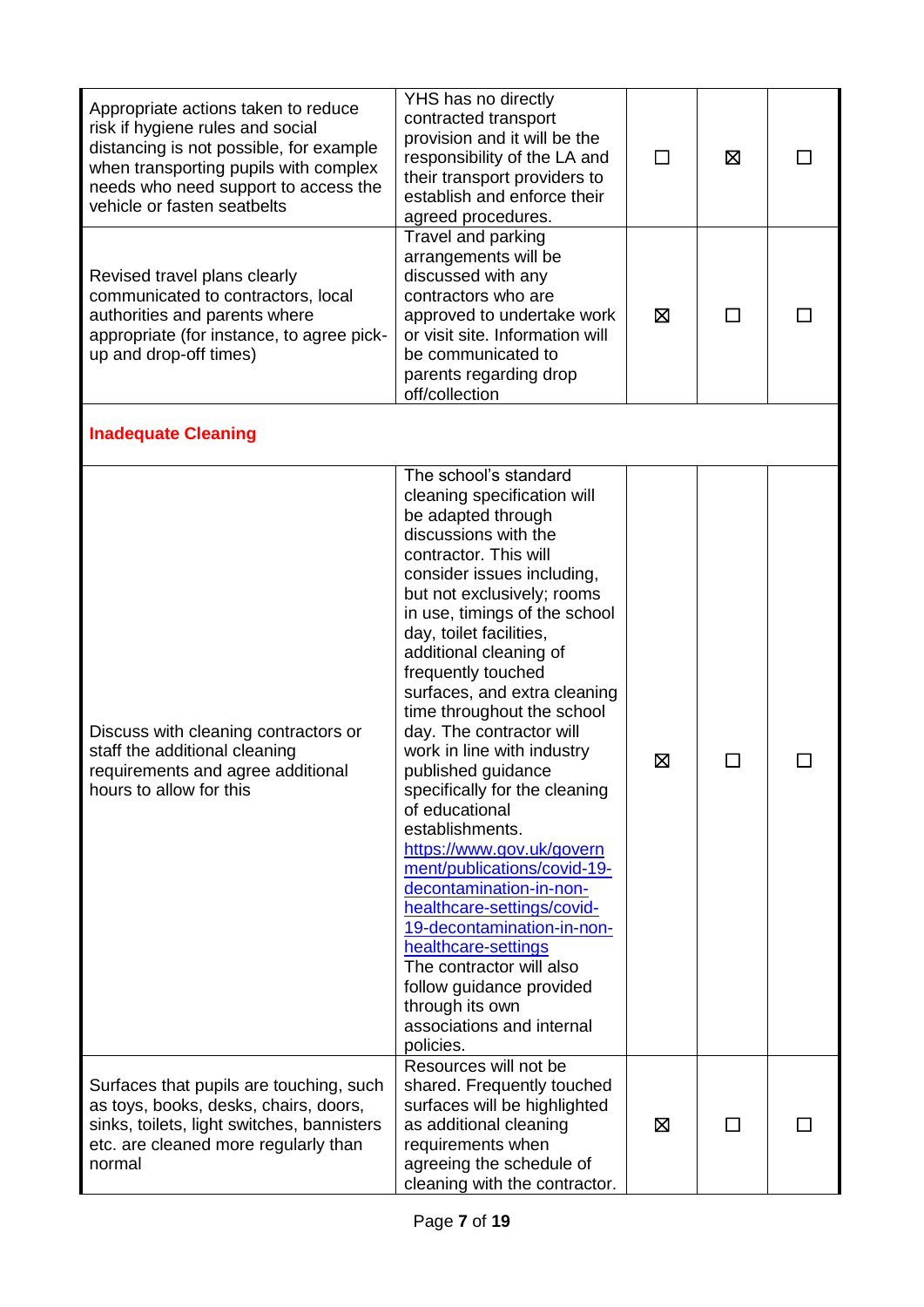| Electronic entry systems and keypads<br>are regularly sanitised particularly first<br>thing in the morning and where<br>possible after each use                                   | This would include finger<br>print readers.<br>Handsanister and/or anti-<br>bac wipes will be provided<br>at each of these locations<br>for application prior to and<br>after use of the device.                                                                                                                                                            | ⊠ | $\mathsf{L}$ |    |
|-----------------------------------------------------------------------------------------------------------------------------------------------------------------------------------|-------------------------------------------------------------------------------------------------------------------------------------------------------------------------------------------------------------------------------------------------------------------------------------------------------------------------------------------------------------|---|--------------|----|
| Bins for tissues and other rubbish are<br>emptied throughout the day                                                                                                              | This will be conducted<br>before and after every<br>session.                                                                                                                                                                                                                                                                                                | ⊠ | П            | ΙI |
| Stocks of cleaning chemicals, liquid<br>soap, paper towels, tissues, toilet roll,<br>bin bags etc. regularly checked and<br>additional supplies requested as<br>necessary         | Coordinated approach to<br>maintaining supplies<br>between Facilities Manager<br>and Cleaning Supervisor.<br>This will include an<br>increased frequency of<br>reviews to ensure sufficient<br>stock levels.                                                                                                                                                | ⊠ | ΙI           |    |
| Disposable tissues are available in<br>each room for both staff and pupils use                                                                                                    | Additional supplies have<br>been purchased to<br>distribute to all rooms being<br>used.                                                                                                                                                                                                                                                                     | ⊠ |              |    |
| Consideration given to how play<br>equipment is used ensuring it is<br>appropriately cleaned between groups<br>of children using it                                               | No play equipment used                                                                                                                                                                                                                                                                                                                                      | П | П            | 区  |
| Outdoor equipment must not be used<br>unless the setting is able to ensure that<br>it is appropriately cleaned between<br>groups of pupils using it                               | No outdoor play equipment<br>will be used, but a small<br>quantity of sports<br>equipment may be used for<br>exercise of the keyworker<br>group. If this is the case,<br>items will be wiped down<br>before and after use.                                                                                                                                  | ⊠ | ΙI           |    |
| Unnecessary items particularly those<br>that cannot be easily cleaned removed<br>from classrooms and other learning<br>environments where there is space to<br>store it elsewhere | Learning resources are<br>minimised to essential<br>materials only and wherever<br>possible, only used by one<br>individual. Resources will<br>be wiped down where<br>practical. If staff are<br>required to provide a<br>resource (e.g. pen, ruler,<br>etc.) this will be given to the<br>pupil and retained by them.<br>It will not be requested<br>back. | ⊠ | $\mathsf{L}$ |    |
| Soft furnishings, soft toys and toys that<br>are hard to clean (such as those with<br>intricate parts) removed                                                                    | All soft furnishings and toys<br>removed from classrooms<br>that have been earmarked<br>for use by groups.                                                                                                                                                                                                                                                  | ⊠ | ΙI           |    |
| <b>Shared Resources</b>                                                                                                                                                           |                                                                                                                                                                                                                                                                                                                                                             |   |              |    |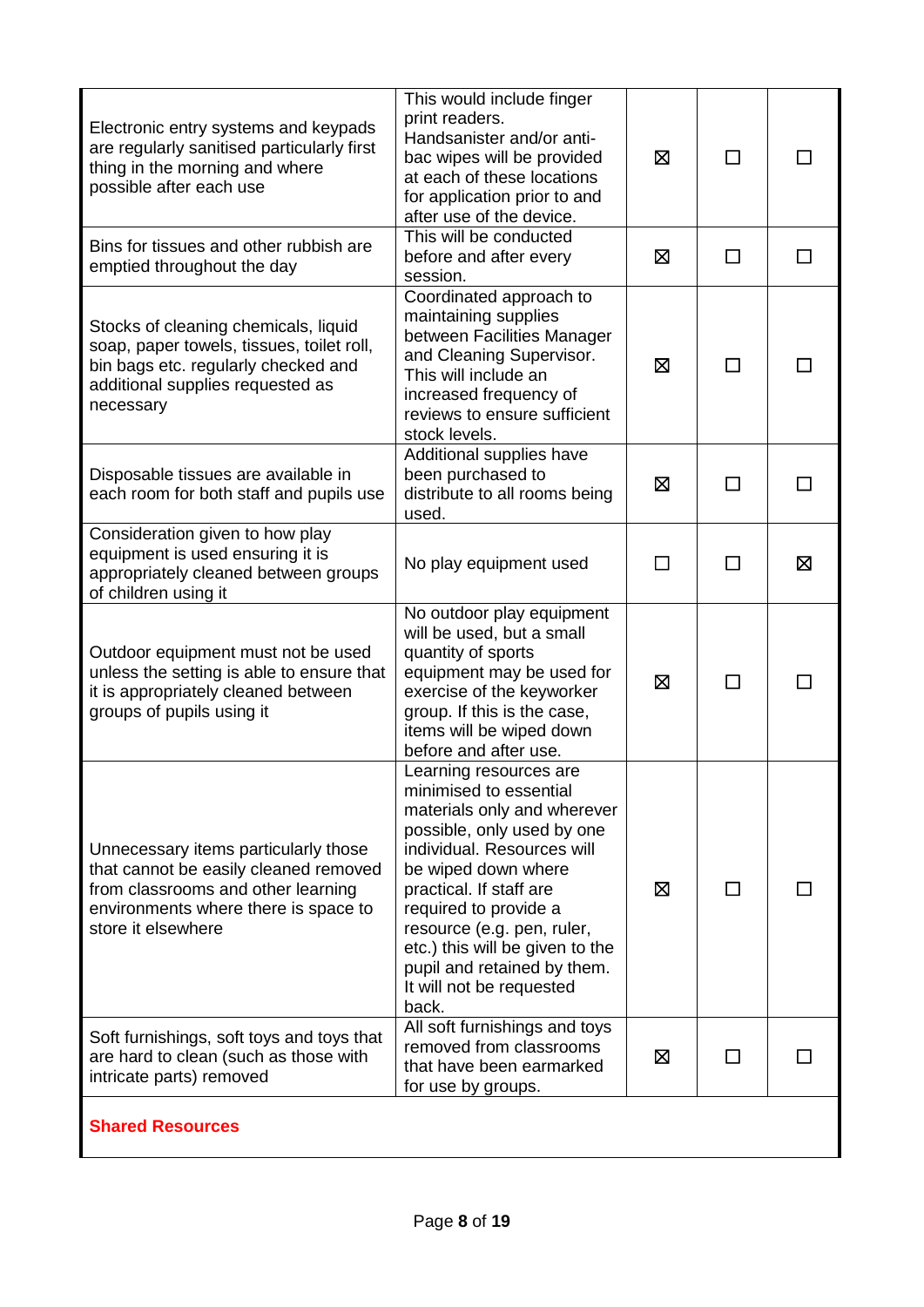| Pupils advised to not bring personal<br>items in from home as this will reduce<br>possible spread of the virus                                                                                                                                      | Pupils advised only to bring<br>in essential items for<br>learning and any personal<br>medication. Standard<br>school protocols will apply<br>e.g. mobile phones.                                                                                                                                                                                                                      | 区 |              |              |  |
|-----------------------------------------------------------------------------------------------------------------------------------------------------------------------------------------------------------------------------------------------------|----------------------------------------------------------------------------------------------------------------------------------------------------------------------------------------------------------------------------------------------------------------------------------------------------------------------------------------------------------------------------------------|---|--------------|--------------|--|
| Shared materials and surfaces are<br>cleaned and disinfected more<br>frequently                                                                                                                                                                     | Additional cleaning in place<br>as per agreed schedule.                                                                                                                                                                                                                                                                                                                                | 区 | $\mathsf{L}$ | $\mathsf{L}$ |  |
| Staff not taking resources from school<br>home e.g. books                                                                                                                                                                                           | Staff instructed to leave<br>resources in school. All<br>work will be completed in<br>individual work packs<br>eliminating the need for<br>exercise books.                                                                                                                                                                                                                             | ⊠ |              |              |  |
| Devices/ laptops/tablets etc. that are<br>brought from home to school and back<br>again are cleaned at the start and end<br>of the day                                                                                                              | Limited number of devices<br>that this potentially applies<br>to, however, anti-bac wipes<br>or similar provided to<br>enable cleaning of such<br>devices and of fixed devices<br>in IT rooms.                                                                                                                                                                                         | 区 |              |              |  |
| <b>Staffing &amp; Spread of Coronavirus to Staff, Pupils and Families, Visitors and Contractors</b>                                                                                                                                                 |                                                                                                                                                                                                                                                                                                                                                                                        |   |              |              |  |
| Pupils (0 to 18 years of age) who have<br>been classed as clinically extremely<br>vulnerable and clinically vulnerable due<br>to pre-existing medical conditions have<br>been advised to shield and are<br>supported at home as much as<br>possible | Remote learning and<br>pastoral support<br>arrangements will remain in<br>place throughout the initial<br>stages of wider opening of<br>school, to ensure all pupils<br>not in school, including<br>those advised to shield<br>continue to be supported<br>with their education and<br>well-being.                                                                                     | ⊠ | П            |              |  |
| Staff who have been classed as<br>clinically extremely vulnerable and<br>clinically vulnerable due to pre-existing<br>medical conditions are not expected to<br>attend work                                                                         | Staff who have been<br>classed as clinically<br>extremely vulnerable will<br>not be expected to come<br>into school and will continue<br>to work from home. Staff<br>who are clinically vulnerable<br>will consult their medical<br>practitioners and discuss<br>the advice given with senior<br>staff. Where possible, they<br>will be supported to<br>continue working from<br>home. | 区 |              |              |  |
| If a pupil or staff member lives in a<br>household with someone who is<br>extremely clinically vulnerable they are<br>not expected to attend site                                                                                                   | In these circumstances,<br>Government guidance does<br>allow individuals to attend<br>school / work as long as<br>strict social distancing can<br>be adhered to. Individual                                                                                                                                                                                                            | ⊠ |              |              |  |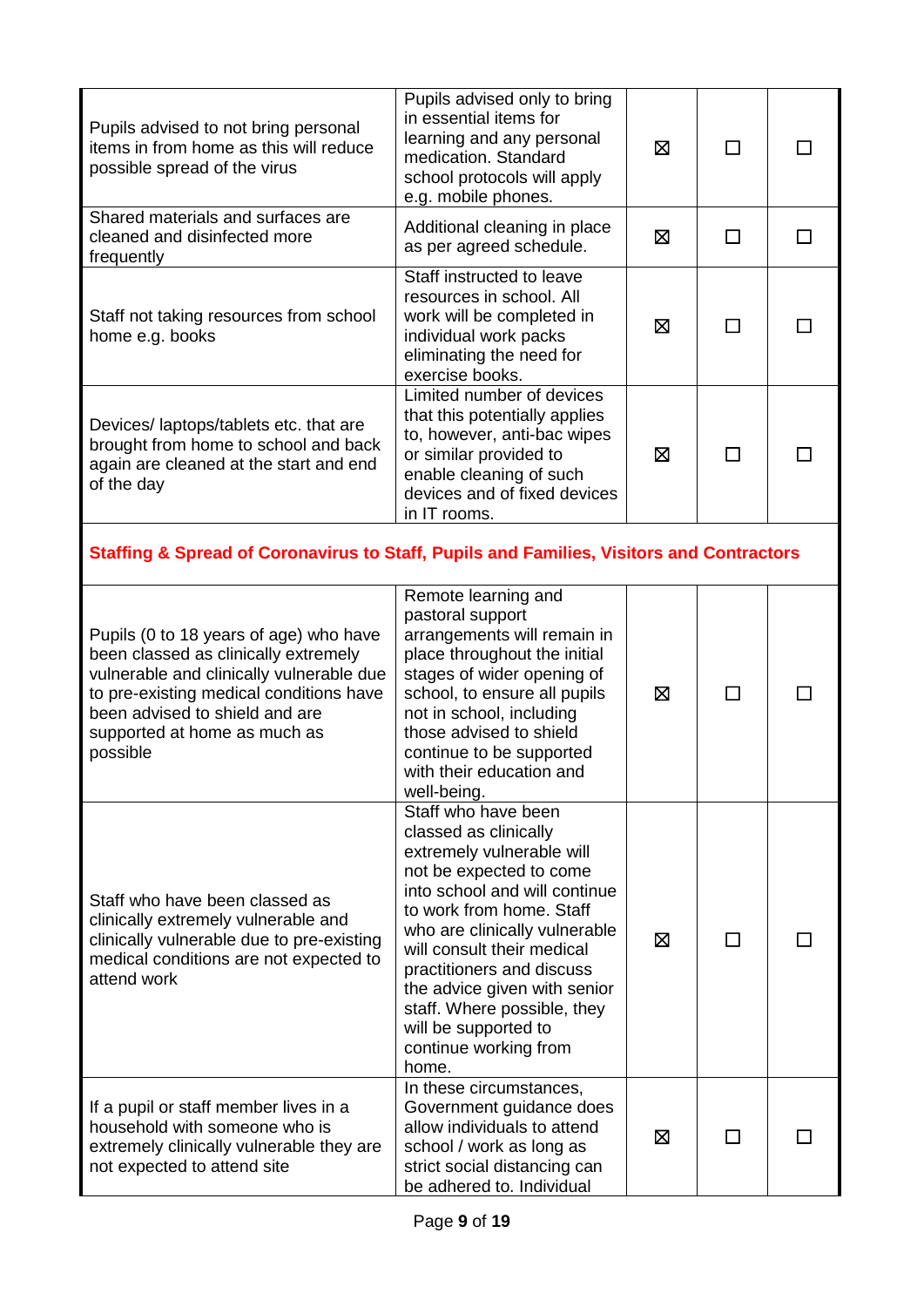|                                                                                                                                                                                                                                                                                                                       | cases will be discussed with<br>a senior member of staff to<br>establish what the specific<br>risks are, how these could<br>be managed and agree the<br>best way forward.                                                                                                  |   |              |  |
|-----------------------------------------------------------------------------------------------------------------------------------------------------------------------------------------------------------------------------------------------------------------------------------------------------------------------|----------------------------------------------------------------------------------------------------------------------------------------------------------------------------------------------------------------------------------------------------------------------------|---|--------------|--|
| If a pupil or a member of staff lives with<br>someone who is clinically vulnerable<br>(but not clinically extremely<br>vulnerable), including those who are<br>pregnant, they can attend their<br>education or childcare setting                                                                                      | Opportunities to discuss<br>working arrangements will<br>be offered to all staff in the<br>category.                                                                                                                                                                       | ⊠ | $\Box$       |  |
| Staff who are pregnant or others with<br>specific health conditions may be<br>asked to work from home as they are<br>in the vulnerable group and to follow<br>government advice as it is issued                                                                                                                       | Individual cases will be<br>discussed with a senior<br>member of staff and<br>appropriate working<br>arrangements put in place<br>to minimise risk                                                                                                                         | ⊠ | $\mathsf{L}$ |  |
| Access to PPE should be available<br>where there is contact with diagnosed<br>or suspected person with covid-19                                                                                                                                                                                                       | See Inadequate Personal<br>Protection & PPE section of<br>this risk assessment                                                                                                                                                                                             | ⊠ |              |  |
| Sneeze into a tissue or sleeve NEVER<br>into hands. Wash hands immediately<br>after                                                                                                                                                                                                                                   | Good respiratory hygiene<br>promoted at all times, along<br>with good hand hygiene                                                                                                                                                                                         | ⊠ | П            |  |
| Used tissues to be put in a bin<br>immediately                                                                                                                                                                                                                                                                        | Bin provision in each room<br>and used items placed<br>straight in the bin. Bins<br>emptied before and after<br>every session                                                                                                                                              | ⊠ |              |  |
| <b>Site User Becoming Unwell</b>                                                                                                                                                                                                                                                                                      |                                                                                                                                                                                                                                                                            |   |              |  |
| If anyone becomes unwell with a new,<br>continuous cough, a high temperature<br>or a loss of, or change to, their sense<br>of smell or taste in an education or<br>childcare setting, they must be sent<br>home and advised to follow the<br>COVID-19: guidance for households<br>with possible coronavirus infection | COVID-19: guidance for<br>households with possible<br>coronavirus infection<br>guidance                                                                                                                                                                                    | ⊠ |              |  |
| Temperate checks of pupils and staff<br>taken using non-contact thermometers<br>on entry to the school site.                                                                                                                                                                                                          | Non-contact thermometers<br>provided to support<br>monitoring of temperatures<br>of pupils or staff. Whilst this<br>is not a diagnosis, it will be<br>used to support the<br>identification of possible<br>symptoms and those with a<br>high reading will be sent<br>home. | ⊠ | $\mathbf{I}$ |  |
| If a pupil is awaiting collection, they<br>should be moved, if possible, to a room<br>where they can be isolated behind a<br>closed door, depending on the age of<br>the pupil and with appropriate adult<br>supervision if required. Ideally, a                                                                      | A spare room in the music<br>department will be allocated<br>as an isolation room for a<br>symptomatic individual.<br>If it is not possible to isolate<br>them, they will be moved to                                                                                      | ⊠ |              |  |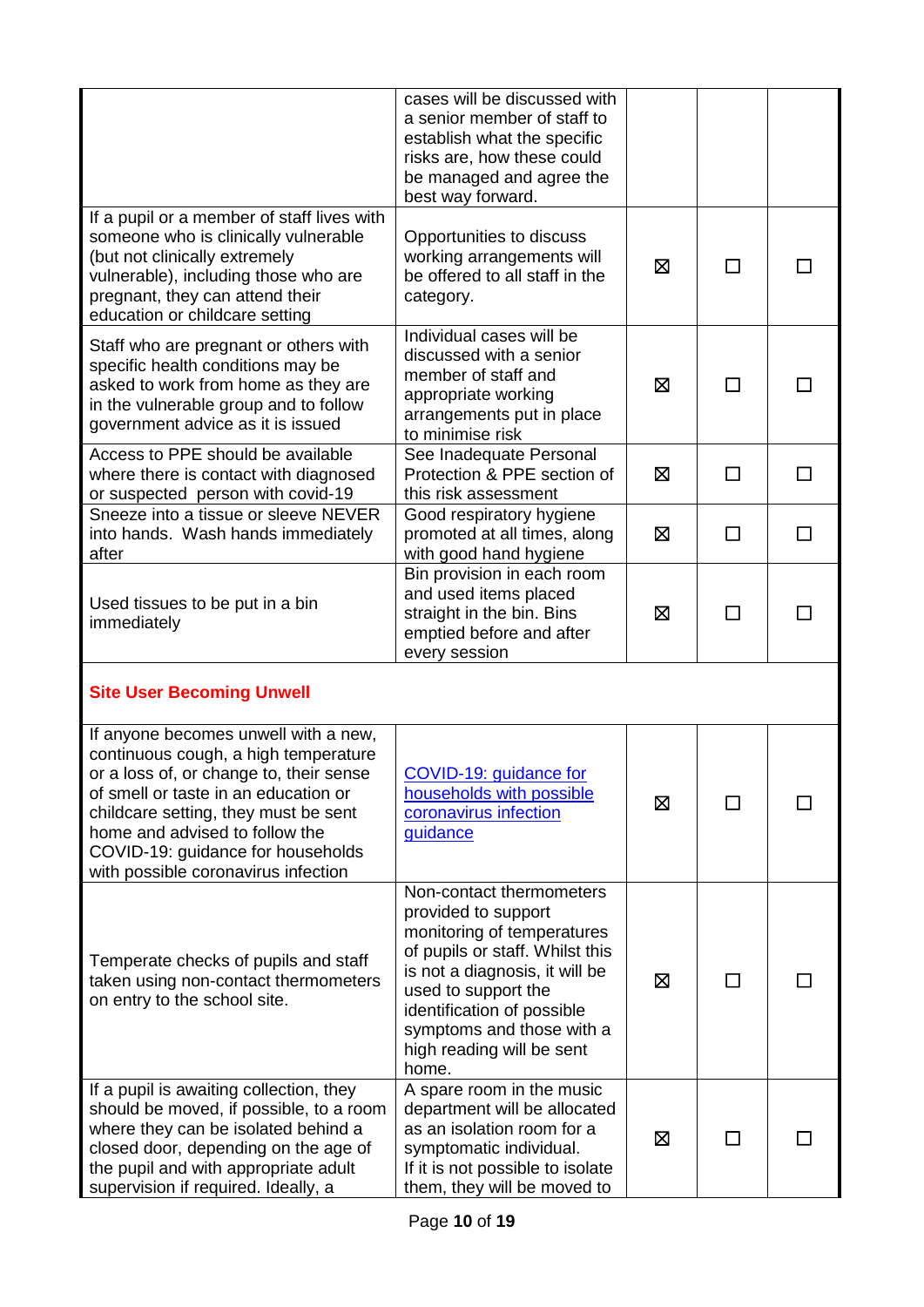| window should be opened for                                                          | an area which is at least 2                            |   |              |  |
|--------------------------------------------------------------------------------------|--------------------------------------------------------|---|--------------|--|
| ventilation.                                                                         | metres away from other                                 |   |              |  |
|                                                                                      | people                                                 |   |              |  |
|                                                                                      | Pupils who may be unwell                               |   |              |  |
|                                                                                      | with symptoms not related                              |   |              |  |
|                                                                                      | to Covid-19 will be looked                             |   |              |  |
|                                                                                      | after at pupil reception on                            |   |              |  |
|                                                                                      | an individual basis.                                   |   |              |  |
| If the pupil needs to go to the bathroom                                             | An individual toilet                                   |   |              |  |
| while waiting to be collected, they                                                  | (disabled) near Maths block                            |   |              |  |
| should use a separate bathroom if                                                    | will be allocated for this                             |   |              |  |
| possible. The bathroom should be                                                     | specific purpose.                                      | ⊠ |              |  |
| cleaned and disinfected using standard                                               | See cleaning section for                               |   |              |  |
| cleaning products before being used by                                               | control measures in place.                             |   |              |  |
| anyone else                                                                          |                                                        |   |              |  |
| PPE should be worn by staff caring for<br>the pupil while they await collection if a |                                                        |   |              |  |
| distance of 2 metres cannot be                                                       | See Inadequate Personal<br>Protection & PPE section of | ⊠ | ΙI           |  |
| maintained (such as for a very young                                                 | this risk assessment                                   |   |              |  |
| pupil or a pupil with complex needs)                                                 |                                                        |   |              |  |
| In an emergency, call 999 if the pupil is                                            |                                                        |   |              |  |
| seriously ill or injured or their life is at                                         |                                                        |   |              |  |
| risk. Do not visit the GP, pharmacy,                                                 |                                                        | ⊠ | $\Box$       |  |
| urgent care centre or a hospital                                                     |                                                        |   |              |  |
| If a member of staff has helped                                                      |                                                        |   |              |  |
| someone who was unwell with Covid-                                                   |                                                        |   |              |  |
| 19 symptoms, they do not need to go                                                  | Testing promoted for all                               |   |              |  |
| home unless they develop symptoms                                                    | individuals who are                                    |   |              |  |
| themselves (and in which case, a test                                                | symptomatic.                                           | ⊠ | $\mathbf{I}$ |  |
| is available) or the pupil subsequently                                              |                                                        |   |              |  |
| tests positive. They should wash their                                               | Good hand hygiene                                      |   |              |  |
| hands thoroughly for 20 seconds after                                                | reinforced.                                            |   |              |  |
| any contact with someone who is                                                      |                                                        |   |              |  |
| unwell                                                                               |                                                        |   |              |  |
| Cleaning the affected area with normal                                               | Reactive cleaning                                      |   |              |  |
| household disinfectant after someone                                                 | undertaken as required in                              |   |              |  |
| with symptoms has left will reduce the                                               | line with guidance for                                 | 区 |              |  |
| risk of passing the infection on to other                                            | cleaning educational<br>premises.                      |   |              |  |
| people                                                                               |                                                        |   |              |  |
| <b>Site User Developing Symptoms</b>                                                 |                                                        |   |              |  |
|                                                                                      |                                                        |   |              |  |
|                                                                                      | Government guidelines                                  |   |              |  |
|                                                                                      | regarding isolation of                                 |   |              |  |
|                                                                                      | symptomatic individuals and                            |   |              |  |
| Pupils, parents, carers or any visitors,                                             | households promoted                                    |   |              |  |
| such as suppliers, are told not to attend                                            | whenever possible.                                     |   |              |  |
| or enter the education or childcare                                                  | Signage placed on main                                 | 区 | $\Box$       |  |
| setting if they are displaying any                                                   | access points advising                                 |   |              |  |
| symptoms of Covid-19                                                                 | anyone displaying Covid-19                             |   |              |  |
|                                                                                      | symptoms not to enter the                              |   |              |  |
|                                                                                      | building.                                              |   |              |  |
| When a pupil or staff member develops                                                | All staff and pupils who are                           |   |              |  |
| symptoms compatible with Covid-19,                                                   | attending an education or                              | ⊠ |              |  |
| they are sent home and advised to                                                    | childcare setting will have                            |   |              |  |
| self-isolate for 7 days. Their fellow                                                | access to a test if they                               |   |              |  |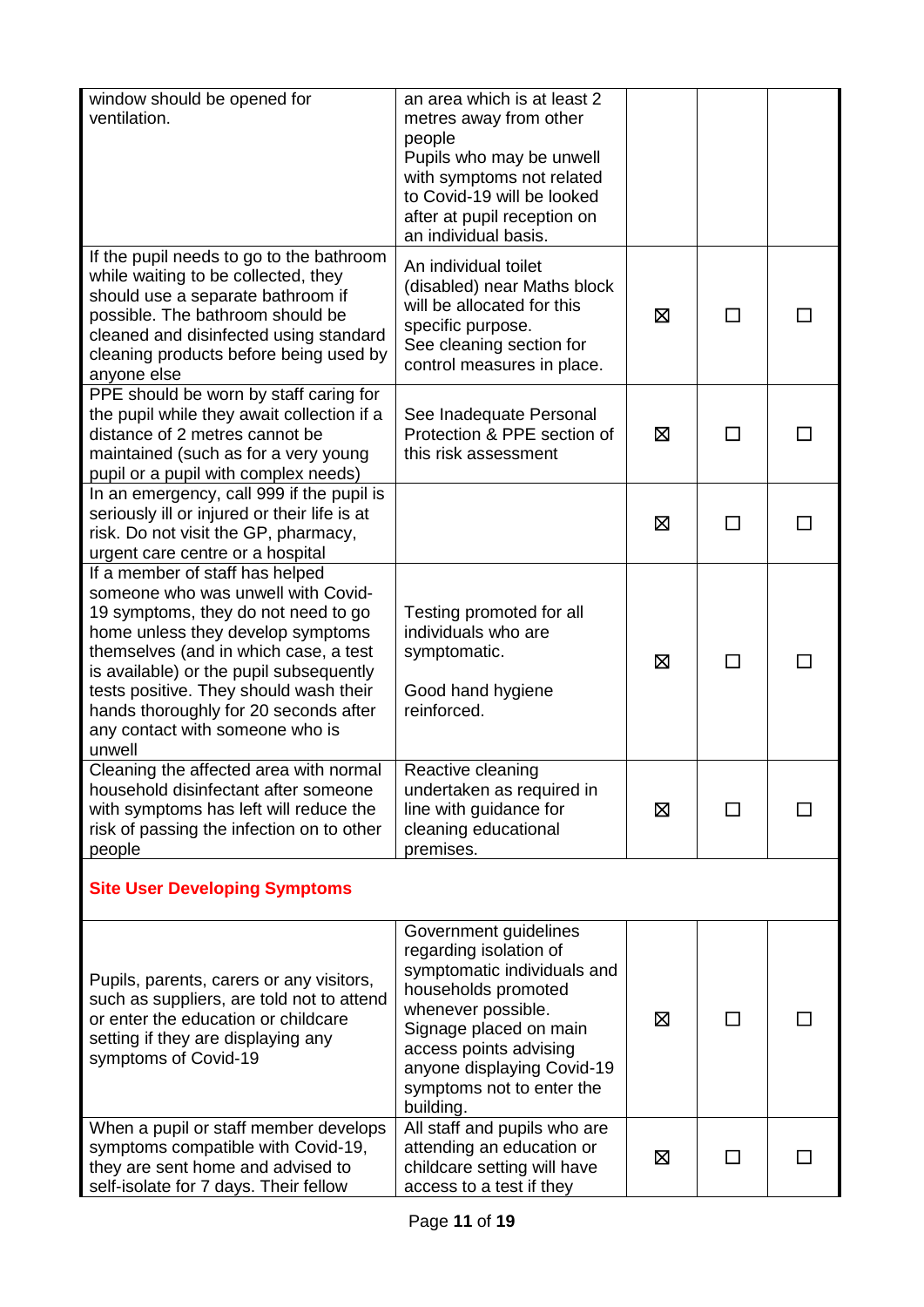| household members should self-isolate                                                                                                                                                                                                                                                                                                                                                                                                          |                                                                                                                                                                                                                                                                                                                                                                                                                                                                                               |   |              |  |
|------------------------------------------------------------------------------------------------------------------------------------------------------------------------------------------------------------------------------------------------------------------------------------------------------------------------------------------------------------------------------------------------------------------------------------------------|-----------------------------------------------------------------------------------------------------------------------------------------------------------------------------------------------------------------------------------------------------------------------------------------------------------------------------------------------------------------------------------------------------------------------------------------------------------------------------------------------|---|--------------|--|
| for 14 days.                                                                                                                                                                                                                                                                                                                                                                                                                                   | display symptoms of Covid-<br>19, and are encouraged to<br>get tested in this scenario.<br>Self-isolation measures to<br>be made explicit during<br>induction process and in<br>communications with staff<br>and parents                                                                                                                                                                                                                                                                      |   |              |  |
| Where the pupil or staff member tests<br>negative, they can return to their<br>setting and the fellow household<br>members can end their self-isolation                                                                                                                                                                                                                                                                                        | Evidence of negative test<br>result must be provided to<br>the Headteacher, or other<br>designated Senior Leader,<br>otherwise self-isolation<br>guidance still applies.                                                                                                                                                                                                                                                                                                                      | ⊠ |              |  |
| Parents, carers and settings do not<br>need to take children's temperatures<br>every morning. Routine testing of an<br>individual's temperature is not a<br>reliable method for identifying Covid-<br>19. Educational and childcare settings<br>should reiterate to parents the need to<br>follow the standard national advice on<br>the kind of symptoms to look out for<br>that might be due to Covid-19, and<br>where to get further advice | The school will use non-<br>contact temperature<br>checking as an indicator to<br>assist in ensuring the safety<br>of staff and pupils. If anyone<br>in the household develops<br>Covid-19 symptoms they<br>are advised to follow the<br>COVID-19: guidance for<br>households with possible<br>coronavirus infection<br>guidance (which states that<br>the ill person should remain<br>in isolation for 7 days and<br>the rest of the household in<br>isolation for 14 days)                  | ⊠ | $\mathsf{L}$ |  |
| <b>Confirmed Cases</b>                                                                                                                                                                                                                                                                                                                                                                                                                         |                                                                                                                                                                                                                                                                                                                                                                                                                                                                                               |   |              |  |
| Where the pupil or staff member tests<br>positive, the rest of their class or group<br>within their childcare or education<br>setting should be sent home and<br>advised to self-isolate for 14 days                                                                                                                                                                                                                                           | The other household<br>members of that wider class<br>or group do not need to<br>self-isolate unless the pupil<br>or staff member they live<br>with in that group<br>subsequently develops<br>symptoms.<br>The group members will be<br>encouraged to get tested<br>and where evidence can<br>then be provided as stated<br>above, the group can<br>resume as soon as is<br>practically possible. Without<br>negative test evidence, the<br>14 day self-isolation period<br>remains in place. | ⊠ | ΙI           |  |
| Accurate records of attendance of both<br>staff and pupils in each group are<br>maintained. This will enable<br>communication to those individuals<br>effected should a confirmed case occur                                                                                                                                                                                                                                                   | Temporary registration<br>system introduced                                                                                                                                                                                                                                                                                                                                                                                                                                                   | ⊠ |              |  |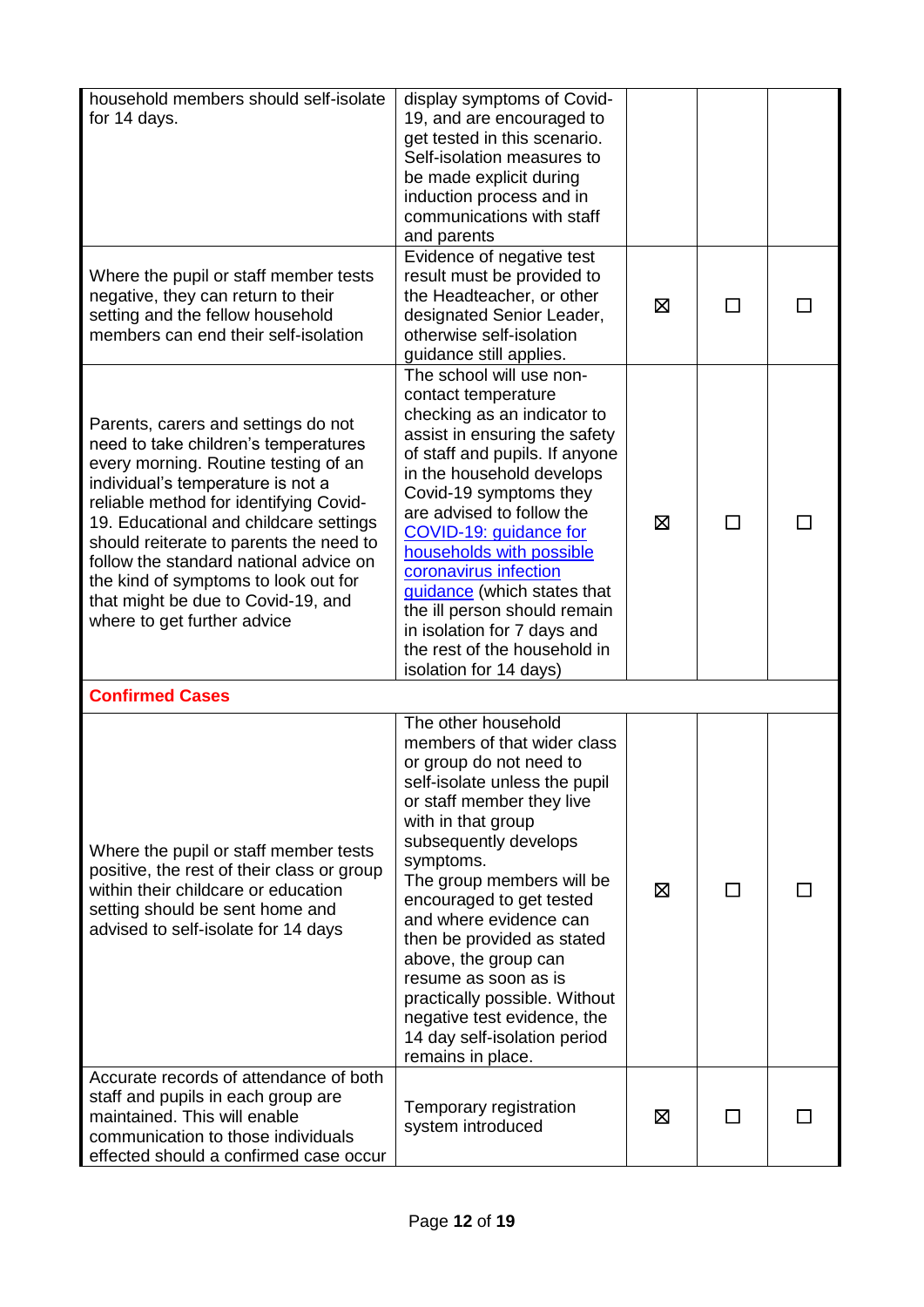| Communication plan established to<br>ensure all pupils and staff effected are<br>informed as swiftly as possible                                                                                                                                                                                                                                                                                                                                                                                                                                                                                    | This will be a direct<br>telephone call to ensure<br>swift action and that<br>requirements are fully<br>understood<br>The Headteacher will also<br>provide information to the<br>wider school community in<br>this circumstance, for<br>information only, to reduce<br>the potential for<br>misinformation and to give<br>reassurance                                                                                                                                                                                                                                                                      | ⊠ | $\mathsf{L}$ |  |
|-----------------------------------------------------------------------------------------------------------------------------------------------------------------------------------------------------------------------------------------------------------------------------------------------------------------------------------------------------------------------------------------------------------------------------------------------------------------------------------------------------------------------------------------------------------------------------------------------------|------------------------------------------------------------------------------------------------------------------------------------------------------------------------------------------------------------------------------------------------------------------------------------------------------------------------------------------------------------------------------------------------------------------------------------------------------------------------------------------------------------------------------------------------------------------------------------------------------------|---|--------------|--|
| In the tragic circumstances of a<br>confirmed case resulting in the loss of<br>life, the response to critical incident<br>plans will be initiated                                                                                                                                                                                                                                                                                                                                                                                                                                                   | Critical incident plan in<br>place and shared with<br>senior staff members. Plan<br>includes additional<br>arrangements of support<br>the well-being of those<br>involved                                                                                                                                                                                                                                                                                                                                                                                                                                  | ⊠ | ΙI           |  |
| <b>Inadequate Hand Washing/Personal Hygiene</b>                                                                                                                                                                                                                                                                                                                                                                                                                                                                                                                                                     |                                                                                                                                                                                                                                                                                                                                                                                                                                                                                                                                                                                                            |   |              |  |
| Staff/pupil/cleaners/contractors etc. will<br>be reminded to wash their hands<br>before leaving home, on arrival at the<br>premises and before and after handling<br>cleaning chemicals, eating/drinking,<br>using the toilet, after PE/sports<br>activities and after coughing or<br>sneezing and not to touch face (eyes,<br>mouth, nose) with hands that are not<br>clean<br>Government guidance poster to be<br>displayed in prominent locations on<br>site, in classrooms, toilet areas and<br>entry points, to remind staff and pupils<br>of symptoms and stopping the spread<br>of the virus | Handwashing and<br>respiratory hygiene forms<br>part of the induction<br>information for staff &<br>pupils.<br>https://www.gov.uk/govern<br>ment/publications/coronavir<br>us-covid-19-implementing-<br>protective-measures-in-<br>education-and-childcare-<br>settings/coronavirus-covid-<br>19-implementing-protective-<br>measures-in-education-and-<br>childcare-settings#effective-<br>infection-protection-and-<br>control<br>https://assets.publishing.ser<br>vice.gov.uk/government/upl<br>oads/system/uploads/attach<br>ment_data/file/886276/COV<br><b>ID19</b> guidance education<br>poster.pdf | 区 |              |  |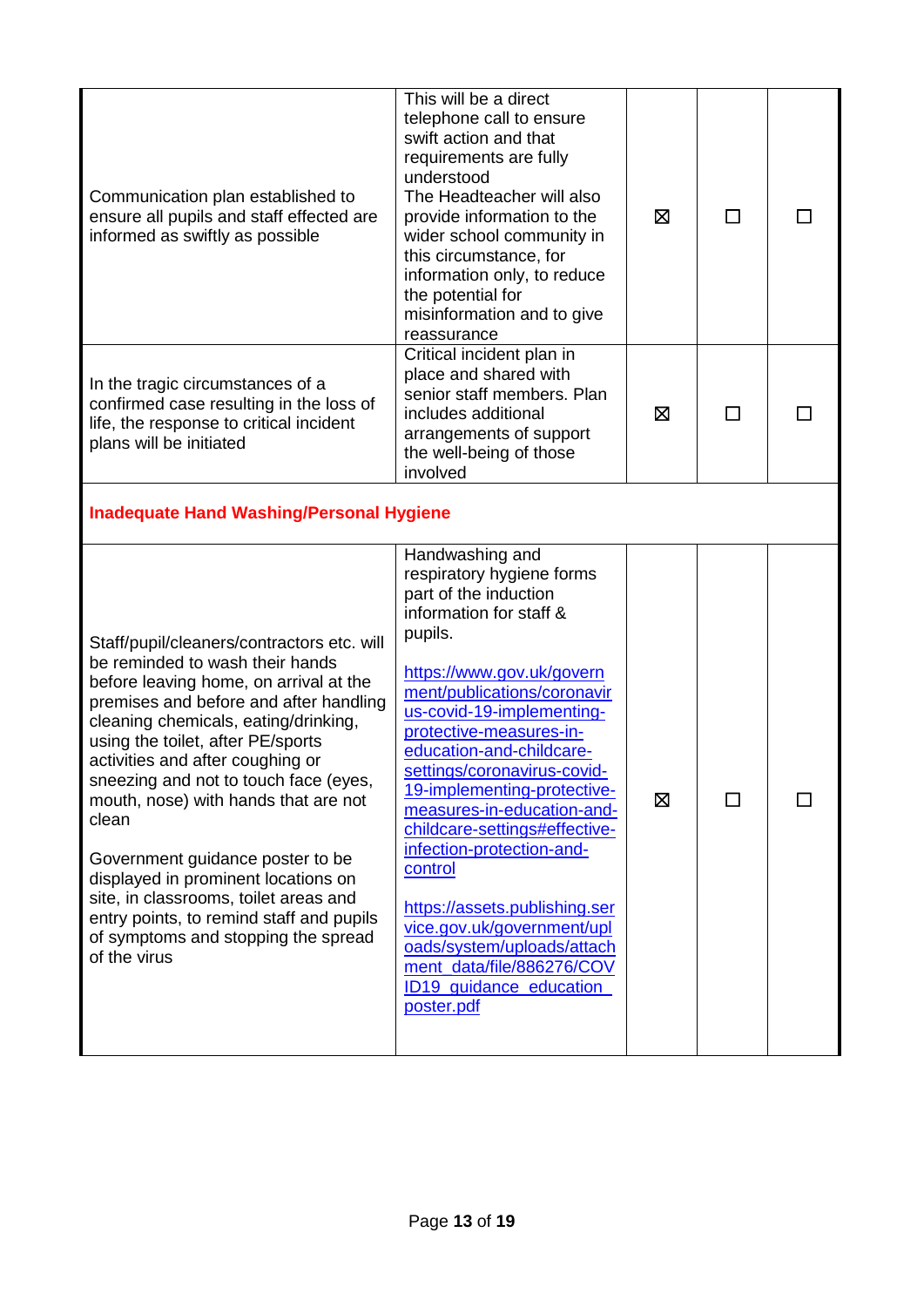| The 'catch it, bin it, kill it' approach is<br>promoted                                                                                                                                                                                                                                                                                 | Germs spread easily. Always carry<br>tissues and use them to catch you<br>cough or sneeze.<br>for several hours or<br>tissues. Dispose of your tissue as soon as<br>transfer germs to even<br>surface you touch. Clean your hands as<br>soon as you can.<br><b>NHS</b>                                                                                                                                                            | ⊠ | $\mathsf{L}$             |  |
|-----------------------------------------------------------------------------------------------------------------------------------------------------------------------------------------------------------------------------------------------------------------------------------------------------------------------------------------|-----------------------------------------------------------------------------------------------------------------------------------------------------------------------------------------------------------------------------------------------------------------------------------------------------------------------------------------------------------------------------------------------------------------------------------|---|--------------------------|--|
| Wash with liquid soap & water for a<br>minimum of 20 seconds                                                                                                                                                                                                                                                                            | Guidance on hand cleaning<br><b>Additional mobile</b><br>handwashing stations<br>located in key areas to<br>further promote good hand<br>hygiene.<br>This will also form part of<br>the induction process and<br>be reinforced through daily<br>reminders                                                                                                                                                                         | ⊠ | ΙI                       |  |
| Alcohol based hand cleansers/gels<br>(containing at least 60% alcohol) can<br>only be used if soap and water are not<br>available, but is not a substitute for<br>hand washing. Such gels MUST ONLY<br>BE USED UNDER CLOSE<br>SUPERVISION because in normal<br>circumstances pupils should not be<br>using alcohol based hand cleansers | Guidance provided as part<br>of staff & pupil induction<br>process. Age of pupils in<br>secondary school is such<br>that close supervision is not<br>deemed wholly necessary,<br>but supervising staff will<br>encourage correct use and<br>promote handwashing<br>ahead of the use of hand<br>sanitisers.<br>Hand sanisters will be used<br>in areas where no<br>handwashing facilities are<br>available, such as<br>classrooms. | ⊠ | $\overline{\phantom{a}}$ |  |
| Consideration should be given to<br>allocating individual toilets and sinks to<br>pupils where numbers are low and this<br>is achievable, otherwise sinks and<br>toilets will be regularly sanitised<br>throughout the day                                                                                                              | Cleaning schedule to be<br>developed based on<br>number of site users and<br>areas of use. Cleaning to<br>continue throughout the day<br>in key identified locations.<br>Cleaning contractor<br>following industry guidelines<br>on cleaning of educational<br>premises during the<br>pandemic.                                                                                                                                   | ⊠ | ΙI                       |  |
| Hands must be dried properly to<br>prevent infection and drying out.                                                                                                                                                                                                                                                                    | Paper towel / hand dryers<br>provided in each location.<br>With increased<br>handwashing comes<br>increased chance of skin<br>Page 14 of 19                                                                                                                                                                                                                                                                                       | ⊠ | $\Box$                   |  |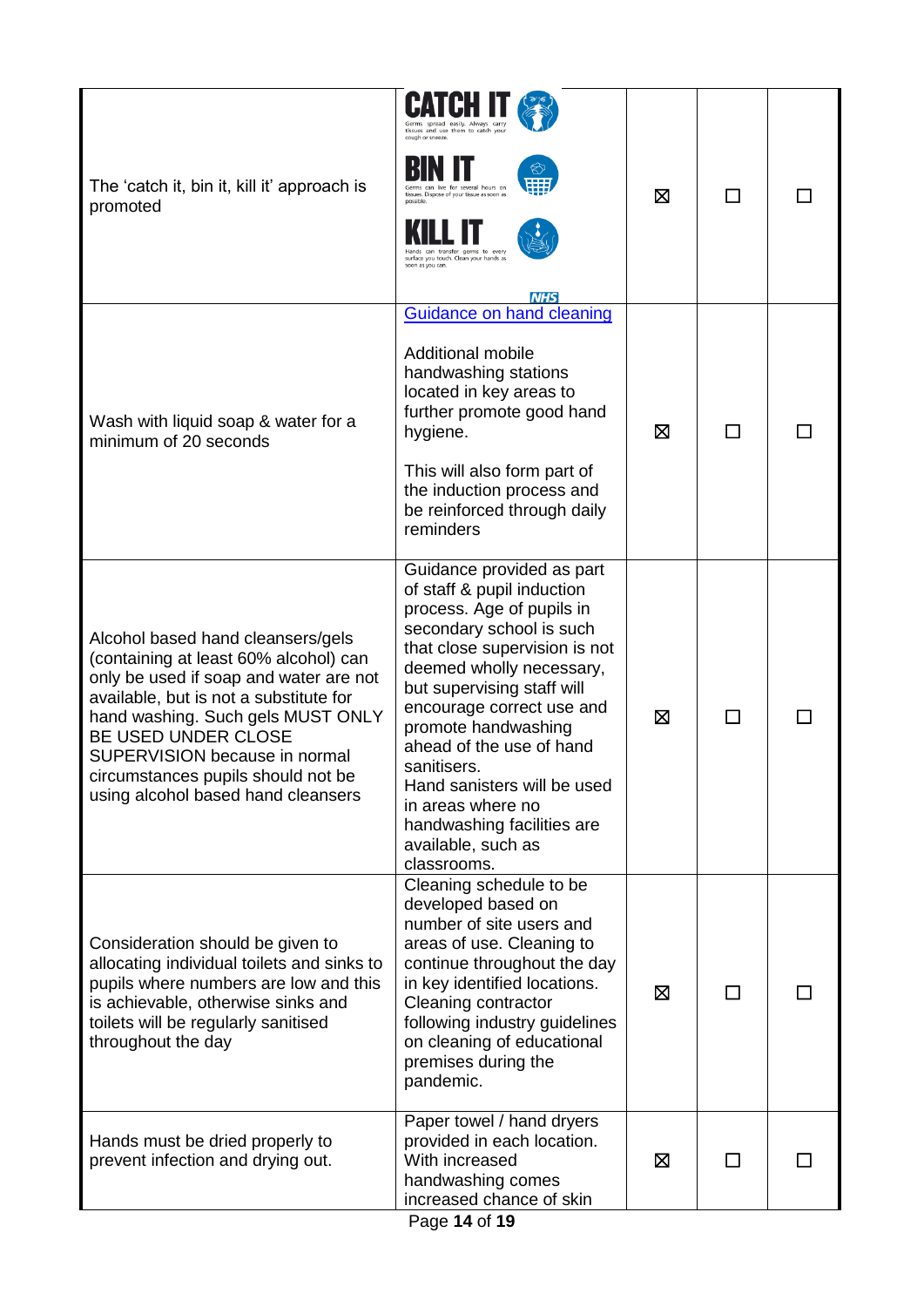|                                                                                                                                                                                                                                                                                                                                                                                                                                                                                                                                                                                                 | irritation. Pupils & staff<br>advised to seek appropriate<br>medical guidance in these<br>circumstances. Skin creams<br>should not be provided in<br>school in case of skin<br>irritation.                                                                                                                                                                                                                                                            |   |        |  |
|-------------------------------------------------------------------------------------------------------------------------------------------------------------------------------------------------------------------------------------------------------------------------------------------------------------------------------------------------------------------------------------------------------------------------------------------------------------------------------------------------------------------------------------------------------------------------------------------------|-------------------------------------------------------------------------------------------------------------------------------------------------------------------------------------------------------------------------------------------------------------------------------------------------------------------------------------------------------------------------------------------------------------------------------------------------------|---|--------|--|
| <b>Inadequate Personal Protection &amp; PPE</b>                                                                                                                                                                                                                                                                                                                                                                                                                                                                                                                                                 |                                                                                                                                                                                                                                                                                                                                                                                                                                                       |   |        |  |
| PPE will need to be worn by a member<br>of staff if a pupil becomes unwell with<br>symptoms of Covid-19 while in their<br>setting and needs direct personal care<br>until they can return home. A face<br>mask should be worn by the<br>supervising adult if a distance of 2<br>metres cannot be maintained. If<br>contact with the pupil is necessary,<br>then gloves, an apron and a face mask<br>should be worn by the supervising<br>adult. If there is a risk of splashing to<br>the eyes, for example from coughing,<br>spitting, or vomiting, then eye<br>protection should also be worn | PPE supplied to school to<br>enable staff member to be<br>protected in line with<br>guidance.<br>https://www.gov.uk/govern<br>ment/publications/coronavir<br>us-covid-19-implementing-<br>protective-measures-in-<br>education-and-childcare-<br>settings/coronavirus-covid-<br>19-implementing-protective-<br>measures-in-education-and-<br>childcare-settings#personal-<br>protective-equipment-ppe-<br>including-face-coverings-<br>and-face-masks | ⊠ | $\Box$ |  |
| Education, childcare and children's<br>social care settings and providers<br>should use their local supply chains to<br>obtain PPE                                                                                                                                                                                                                                                                                                                                                                                                                                                              | PPE provided through Local<br>Authority route.                                                                                                                                                                                                                                                                                                                                                                                                        | ⊠ |        |  |
| <b>Visitors, Contractors &amp; Spread of Coronavirus</b>                                                                                                                                                                                                                                                                                                                                                                                                                                                                                                                                        |                                                                                                                                                                                                                                                                                                                                                                                                                                                       |   |        |  |
| Visitors to the premises will be<br>discouraged and all non-essential<br>visitors will be cancelled postponed or<br>meeting takes place by digital means                                                                                                                                                                                                                                                                                                                                                                                                                                        | Visitor/contractor policy<br>implemented and<br>communicated                                                                                                                                                                                                                                                                                                                                                                                          | ⊠ | ΙI     |  |
| All visitors and contractors must make<br>pre-arranged appointments or they will<br>not be allowed on site                                                                                                                                                                                                                                                                                                                                                                                                                                                                                      | Visitor/contractor policy<br>implemented and<br>communicated                                                                                                                                                                                                                                                                                                                                                                                          | 区 | ΙI     |  |
| Contractors to attend by agreement<br>only after school have satisfied<br>themselves that it is necessary for the<br>visit to take place at that time and that<br>all required controls are in place to<br>allow the work to continue safely                                                                                                                                                                                                                                                                                                                                                    | Site & Technical staff to<br>discuss requirements with<br>contractors prior to agreeing<br>attendance. If visit is<br>deemed necessary, where it<br>is practical to do so this will<br>be arranged for times when<br>minimal persons will be on<br>site and this is<br>communicated to the Senior<br>Leader on duty.                                                                                                                                  | ⊠ |        |  |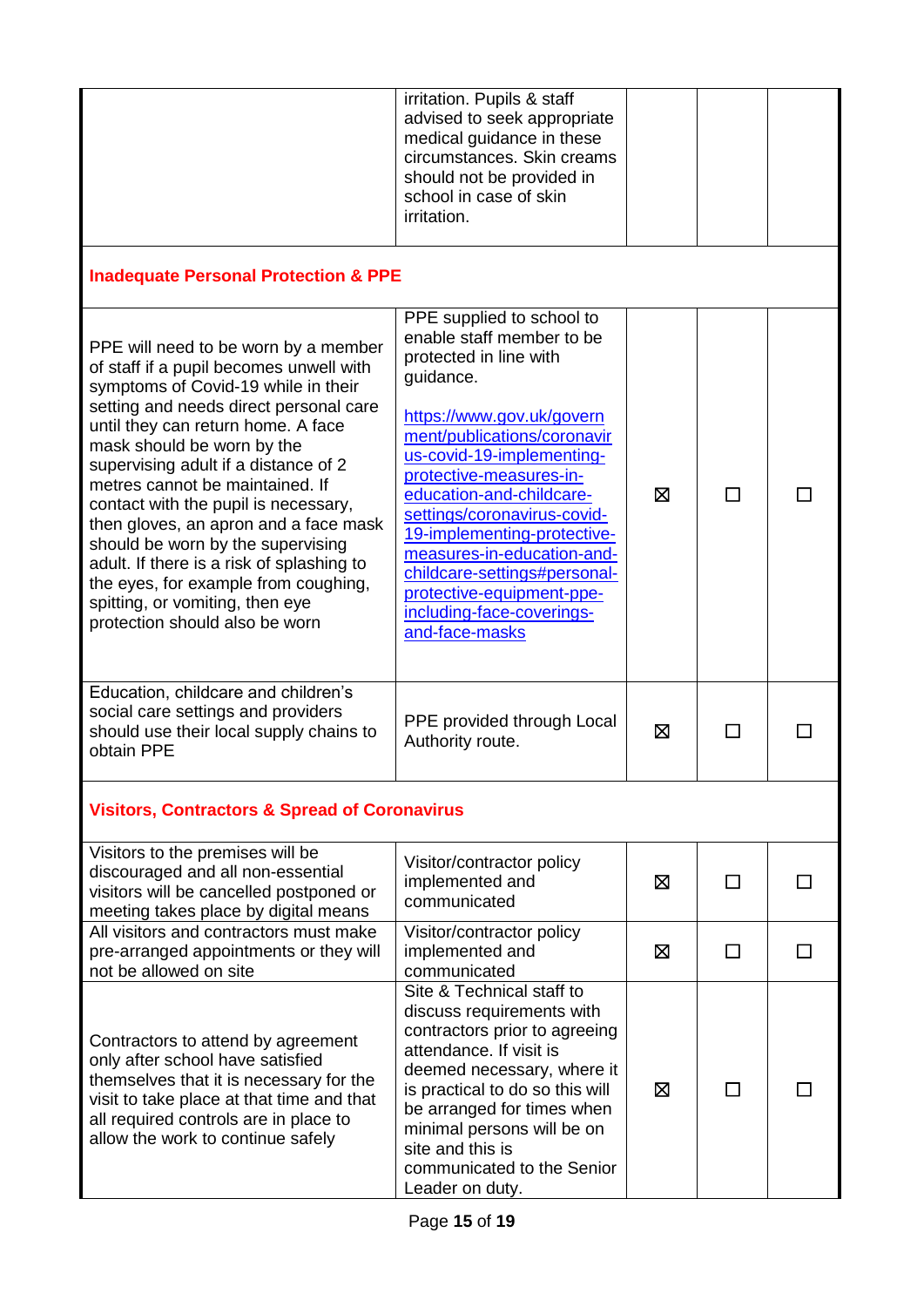| Contractors to provide updated risk<br>assessment prior to visit which<br>includes their own controls round<br>infection spread prevention                                                                                                | Times of visits may need to<br>be adapted to take in to<br>account the ability to<br>maintain appropriate social<br>distancing measures and<br>availability of resources to<br>effectively clean following<br>the visits | ⊠ | ΙI           |        |
|-------------------------------------------------------------------------------------------------------------------------------------------------------------------------------------------------------------------------------------------|--------------------------------------------------------------------------------------------------------------------------------------------------------------------------------------------------------------------------|---|--------------|--------|
| <b>Inadequate Ventilation</b>                                                                                                                                                                                                             |                                                                                                                                                                                                                          |   |              |        |
| Ventilate spaces with outdoor air                                                                                                                                                                                                         | Windows opened whenever<br>possible and comfortable to<br>do so<br>All mechanical ventilation<br>set to operate in line with<br>Government advice                                                                        | ⊠ | П            |        |
|                                                                                                                                                                                                                                           | https://www.gov.uk/govern<br>ment/publications/managing<br>-school-premises-during-<br>the-coronavirus-outbreak                                                                                                          |   |              |        |
| Ensure regular airing with windows<br>(even in mechanically ventilated<br>buildings)                                                                                                                                                      | Windows opened whenever<br>possible and comfortable to<br>do so                                                                                                                                                          | ⊠ | П            | $\Box$ |
| Keep toilet ventilation in operation as<br>much as possible while building is<br>occupied                                                                                                                                                 | Mechanical ventilation set<br>to run                                                                                                                                                                                     | 区 | □            | □      |
| Switch air handling units with<br>recirculation to 100% outdoor air                                                                                                                                                                       | All mechanical ventilation<br>set to operate in line with<br>Government advice<br>https://www.gov.uk/govern<br>ment/publications/managing<br>-school-premises-during-<br>the-coronavirus-outbreak                        | ⊠ |              |        |
| Prop doors open, where safe to do so<br>(bearing in mind fire safety and<br>safeguarding), to limit use of door<br>handles and aid ventilation                                                                                            | Fire doors must not be<br>propped open unless they<br>have a self-closing hold<br>open device fitted or the<br>staff member ensures the<br>door wedge is removed<br>when they exit the room.                             | ⊠ | $\mathsf{L}$ |        |
| Fire and Intruder Alarms and Emergencies, Including Lockdown                                                                                                                                                                              |                                                                                                                                                                                                                          |   |              |        |
| All staff and pupils to undergo induction<br>in the fire and emergency routines<br>accident/first aid procedures and<br>lockdown procedures. This may not be<br>the usual routes. Repeat as necessary<br>with new starters (staff/pupils) | Revised plans will be<br>implemented for fire<br>evacuation and information<br>distributed to all relevant<br>staff and pupils. A practice<br>drill will be organised to test<br>these arrangements and                  | ⊠ | П            |        |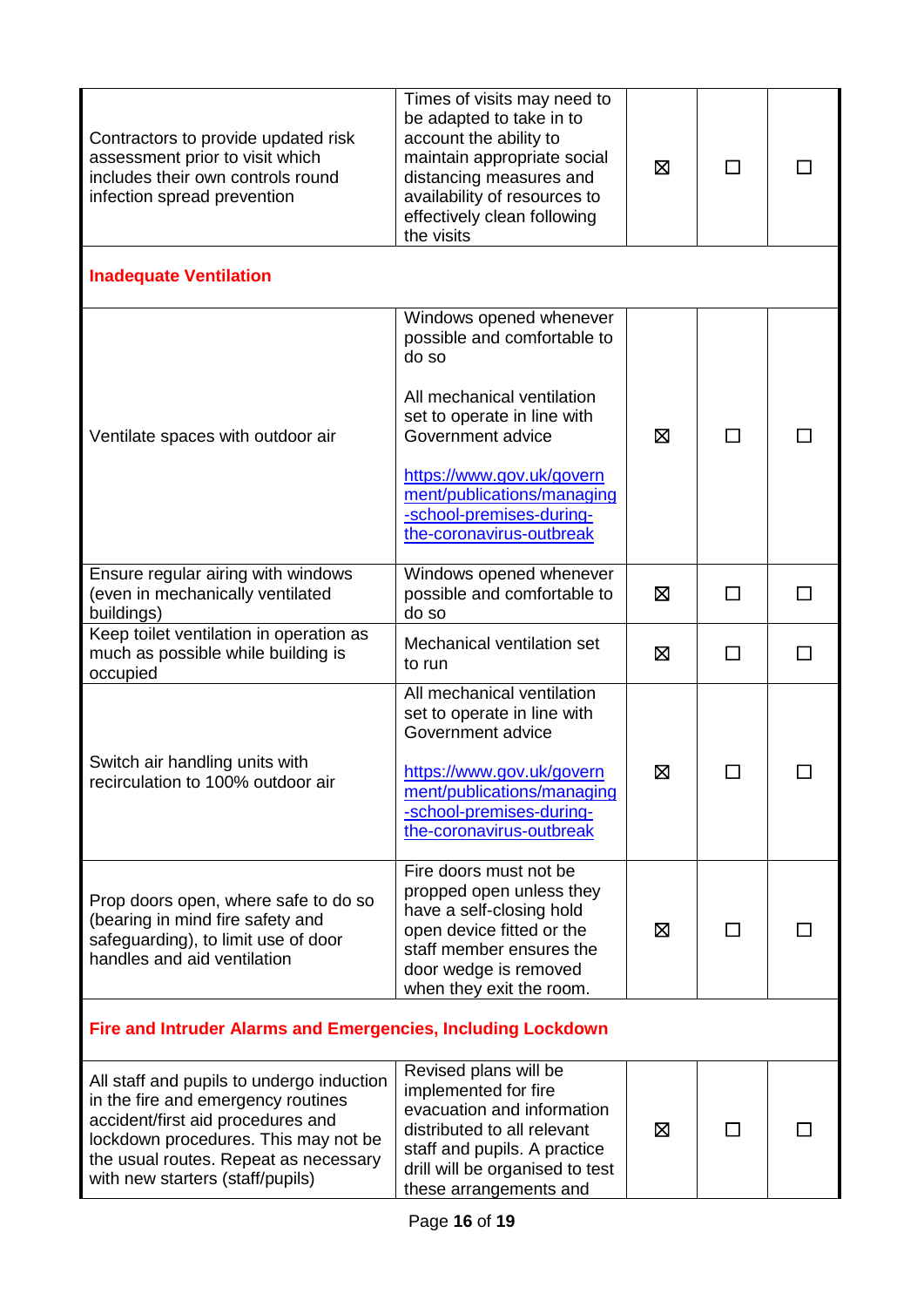|                                                                                                                                                                                                                                  | improvements made if<br>identified. First aid provision<br>will be available on site at<br>all times when the building<br>is occupied.                                                                                                                  |                 |                           |  |                                                  |
|----------------------------------------------------------------------------------------------------------------------------------------------------------------------------------------------------------------------------------|---------------------------------------------------------------------------------------------------------------------------------------------------------------------------------------------------------------------------------------------------------|-----------------|---------------------------|--|--------------------------------------------------|
| Ensure that emergency cut-off points<br>for water, gas and electric are clearly<br>marked and known by the senior<br>designated member of staff and that<br>details of emergency contacts for<br>utilities are readily available | All site staff are aware of<br>isolation points and these<br>are clearly marked on the<br>site plan in the fire risk<br>assessment folder.                                                                                                              | ⊠               | П                         |  |                                                  |
| If there is a 24-hour monitoring system<br>in place for alarms (fire &/or security)<br>the monitoring centre will need to be<br>aware of any new emergency out of<br>hours contact details                                       | All details communicated<br>with monitoring company as<br>necessary                                                                                                                                                                                     | ⊠               | ΙI                        |  |                                                  |
| <b>School Activities</b>                                                                                                                                                                                                         |                                                                                                                                                                                                                                                         |                 |                           |  |                                                  |
| Pupils do not interact in a manner<br>where they will have close contact with<br>each other (maintain social distancing).<br>This must be supported by very clear<br>expectations                                                | Pupil induction as first stage<br>of their re-integration to<br>school environment.<br>Continual reminders from<br>staff regarding social<br>distancing measures,<br>supported by actions<br>through the revised<br>behaviour policy where<br>required. | 冈               | $\blacksquare$            |  |                                                  |
| Practical lessons can go ahead if<br>equipment can be cleaned thoroughly<br>and the classroom or other learning<br>environment is occupied by the same<br>pupils in one day, or properly cleaned<br>between cohorts              | Use of shared resources<br>minimised. Classrooms<br>allocated to a specific group<br>and use not mixed.<br>Classrooms provided with<br>additional cleaning/hygiene<br>materials to support good<br>standards                                            | 区               |                           |  |                                                  |
| Practical activities in Secondary<br>Schools undertaken in accordance with<br><b>CLEAPSS</b> guidance                                                                                                                            | Science & Technology<br>departments following<br>guidance issued by<br><b>CLEAPSS</b>                                                                                                                                                                   | ⊠               |                           |  |                                                  |
|                                                                                                                                                                                                                                  |                                                                                                                                                                                                                                                         |                 |                           |  |                                                  |
| Have you consulted with the people/representatives undertaking the<br>activity as part of the preparation of this risk assessment                                                                                                |                                                                                                                                                                                                                                                         | Yes $\boxtimes$ |                           |  | No <sub>1</sub>                                  |
| What is the level of risk for this activity/situation with existing control<br>measures                                                                                                                                          |                                                                                                                                                                                                                                                         | <b>High</b>     | <b>Med</b><br>$\boxtimes$ |  | Low                                              |
| Is the risk adequately controlled with existing control measures                                                                                                                                                                 |                                                                                                                                                                                                                                                         | Yes $\square$   |                           |  | $\overline{\mathsf{No}}$ $\overline{\mathsf{N}}$ |
| Have you identified any further control measures needed to control<br>the risk and recorded them in the action plan                                                                                                              |                                                                                                                                                                                                                                                         | Yes $\boxtimes$ |                           |  | No $\Box$                                        |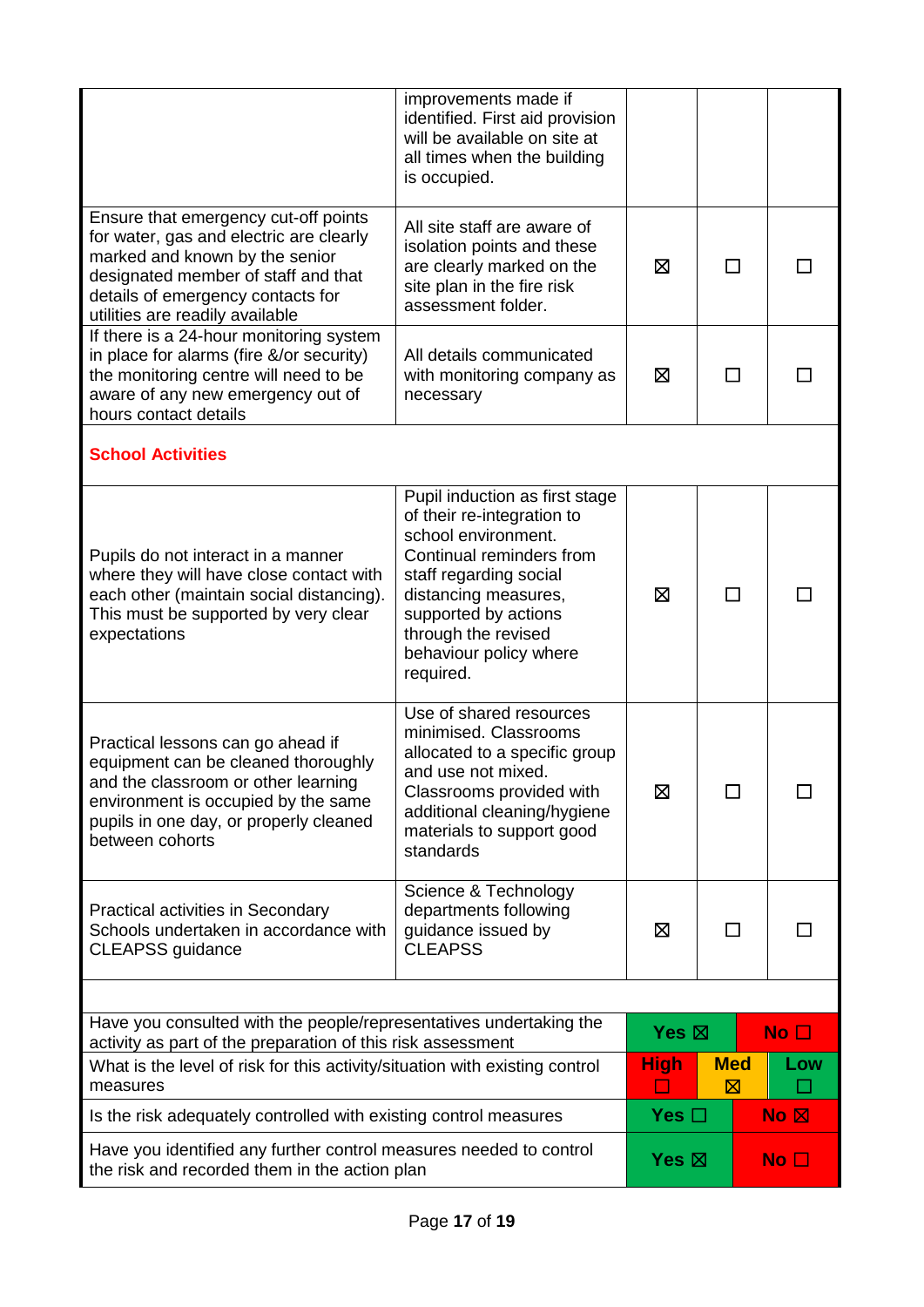| <b>ACTION PLAN</b> (insert additional rows if required)                                                                                      | To be actioned by |                                  |
|----------------------------------------------------------------------------------------------------------------------------------------------|-------------------|----------------------------------|
| Further control measures to reduce risks so far as is<br>reasonably practicable                                                              | <b>Name</b>       | Date                             |
| Travel to/from school information and advice                                                                                                 | <b>RSI</b>        | 10/06/2020                       |
| issued to parents including any on site                                                                                                      |                   |                                  |
| arrangements for drop off or collection & entry or<br>exit                                                                                   |                   |                                  |
| Groups (infection bubbles) of staff and pupils                                                                                               | <b>CKI</b>        | 10/06/2020                       |
| created and allocated to a specific teaching room                                                                                            |                   |                                  |
| Plans establish to support any pupils with<br>identified SEND                                                                                | <b>VBU</b>        | 10/06/2020                       |
| Staff & Pupil induction plans created, agreed and<br>communicated                                                                            | <b>RSI</b>        | 10/06/2020                       |
| <b>Cleaning specification adapted through</b><br>discussions with cleaning contractor                                                        | <b>IPA</b>        | 08/06/2020                       |
| Check on any LA provided transport arrangements<br>and agree amendments where needed                                                         | <b>VBU</b>        | 08/06/2020                       |
| Classroom packs of hygiene products sourced and<br>distributed                                                                               | <b>IPA</b>        | 10/06/2020                       |
| Floor/ground markings laid out to indicate 2m<br>distancing                                                                                  | <b>RSI</b>        | 08/06/2020                       |
| <b>Excess resources and furniture cleared from</b><br>identified classrooms                                                                  | <b>RSI</b>        | 08/06/2020                       |
| <b>Identify limits on number of staff using staff rooms</b><br>and office spaces as any one time and<br>communicate/display this information | <b>IPA</b>        | 05/06/2020                       |
| Staffing availability records established &<br>maintained                                                                                    | <b>IPA</b>        | 08/06/2020                       |
| Non-contact thermometers sourced                                                                                                             | <b>IPA</b>        | 26/05/2020 -<br><b>COMPLETED</b> |
| Protocol for use of non-contact thermometers                                                                                                 | <b>RSI</b>        | 10/06/2020                       |
| Establish isolation room and toilet for use if<br>individual is symptomatic on site                                                          | <b>IPA</b>        | 10/06/2020                       |
| Signage placed on main access points advising<br>anyone displaying Covid-19 symptoms not to enter<br>the building.                           | <b>IPA</b>        | 05/06/2020                       |
| Temporary registration system introduced                                                                                                     | <b>JLO</b>        | 10/06/2020                       |
| Communication plan regarding confirmed cases in<br>place                                                                                     | <b>RSI</b>        | 10/06/2020                       |
| Response to critical incident plan agreed                                                                                                    | <b>RSI</b>        | 26/05/2020 -<br><b>COMPLETED</b> |
| Additional handwashing stations sourced and<br>placed in key locations                                                                       | <b>IPA</b>        | 05/06/2020                       |
| Coordinate purchase of required PPE and establish<br>procedures for use                                                                      | <b>IPA</b>        | 05/06/2020                       |
| Display government posters in prominent areas                                                                                                | <b>IPA</b>        | 05/06/2020                       |
| Implement premises actions in line with<br>Government guidance on wider opening document                                                     | <b>IPA</b>        | 05/06/2020                       |
| <b>Issue visitor / contractor policy arrangements</b>                                                                                        | <b>IPA</b>        | 05/06/2020                       |
| <b>Fire evacuation plan</b>                                                                                                                  | <b>IPA</b>        | 08/06/2020                       |
| Revised behaviour policy to support social<br>distancing and safety measures                                                                 | <b>JLO</b>        | 08/06/2020                       |
| <b>Issue CLEAPSS guidance to Science &amp; Technology</b><br>staff                                                                           | <b>IPA</b>        | 20/05/2020 -<br><b>COMPLETED</b> |